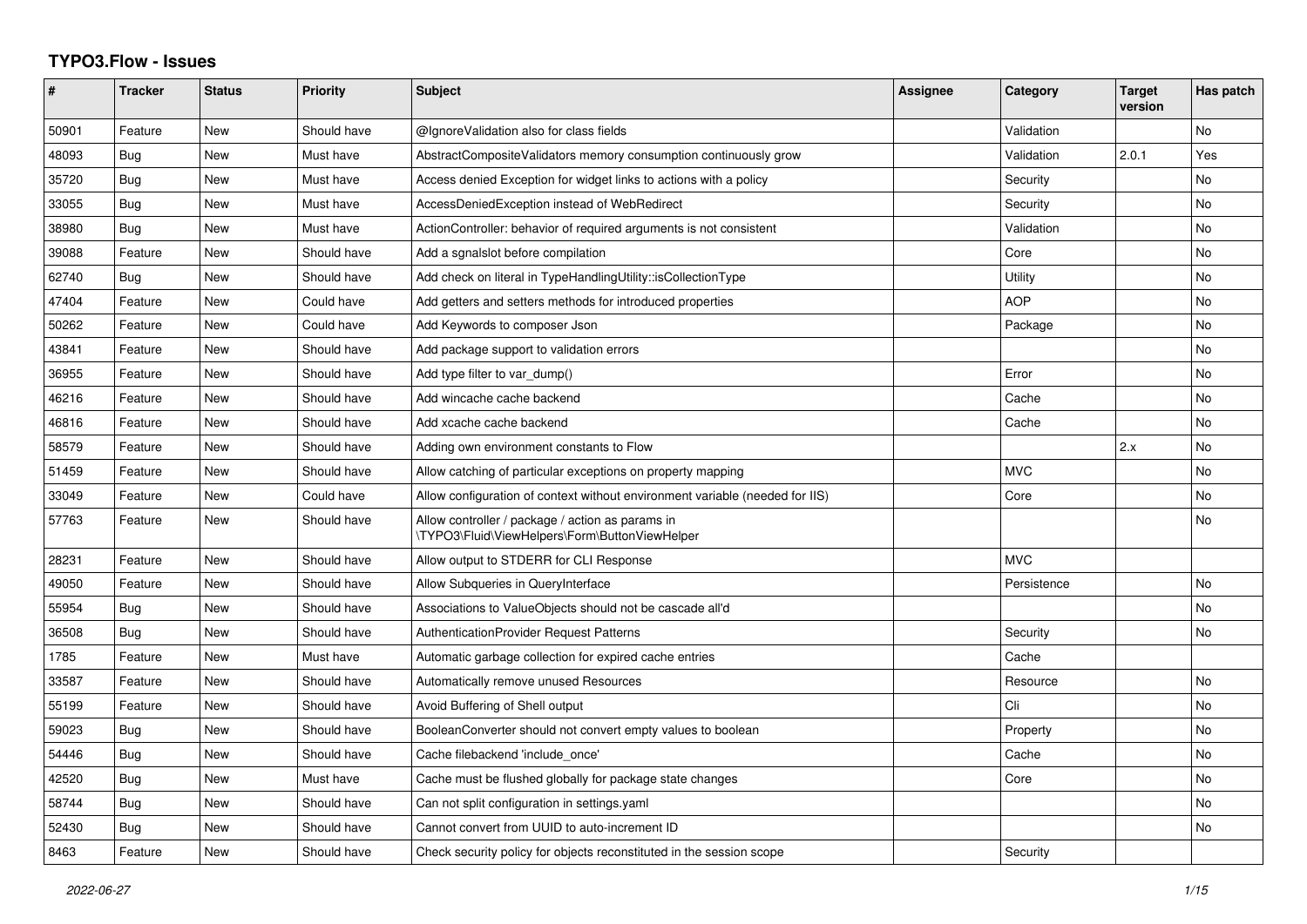| #     | <b>Tracker</b> | <b>Status</b> | <b>Priority</b> | <b>Subject</b>                                                                                       | Assignee | Category        | <b>Target</b><br>version | Has patch |
|-------|----------------|---------------|-----------------|------------------------------------------------------------------------------------------------------|----------|-----------------|--------------------------|-----------|
| 8462  | Feature        | New           | Should have     | Check subobjects in query rewriting                                                                  |          | Security        |                          |           |
| 52909 | Bug            | New           | Should have     | Class Loader fallback to non-proxy hides fatal errors                                                |          | Core            |                          | No        |
| 53533 | <b>Bug</b>     | New           | Should have     | Class reflection assumes reverse PSR-0, can lead to fail in autoloader                               |          | Reflection      |                          | No        |
| 58622 | Feature        | <b>New</b>    | Must have       | Clearer Exception: Array to string conversion                                                        |          | Core            |                          | No        |
| 30428 | Feature        | New           | Should have     | Cloning of request arguments                                                                         |          | <b>MVC</b>      |                          |           |
| 46910 | Feature        | New           | Should have     | Composer integration - PackageStates.php                                                             |          |                 |                          | No        |
| 57437 | <b>Bug</b>     | New           | Should have     | Composer package replacement is not supported                                                        |          | Package         |                          | No        |
| 3755  | Task           | New           | Must have       | Concurrency stress testing and cache mechanism                                                       |          | - Testing -     |                          |           |
| 33710 | Feature        | New           | Should have     | Configuration based on Domain                                                                        |          |                 |                          | <b>No</b> |
| 53224 | Bug            | New           | Should have     | Constructor in subclass breaks call chain leading to missing identifier / uuid                       |          | Object          |                          | No        |
| 31210 | Bug            | New           | Must have       | constructor of proxy class not compatible with interfaces defening a constructor                     |          | Object          |                          | No        |
| 42606 | <b>Bug</b>     | New           | Must have       | Content Security with nested objects                                                                 |          | Security        |                          | No        |
| 56573 | <b>Bug</b>     | New           | Should have     | Converting by Flow\Identity                                                                          |          | Persistence     |                          | No        |
| 41148 | Bug            | New           | Must have       | Converting of ValueObjects                                                                           |          |                 |                          | No        |
| 47073 | <b>Bug</b>     | New           | Must have       | Cookie causes Error after Update                                                                     |          | Http            |                          | No        |
| 3580  | Feature        | New           | Must have       | Create an administration panel for the FLOW3 Development context                                     |          | <b>MVC</b>      |                          |           |
| 46066 | Bug            | New           | Should have     | Currency formatter uses wrong format for ISO 4217 currency codes                                     |          | 118n            |                          | No        |
| 51286 | Task           | New           | Should have     | Custom error views should introduce a controller context somehow                                     |          |                 |                          | No        |
| 51312 | Bug            | New           | Should have     | Default php error handler generates warning (when loading<br>TYPO3\Flow\Error\Exception class)       |          | Core            | 2.0                      | No        |
| 48430 | Bug            | New           | Should have     | Default validator-messages are not correctly formatted                                               |          |                 |                          | No        |
| 44244 | Bug            | New           | Should have     | defaultOrderings aren't applied on related objects                                                   |          | Persistence     |                          | No        |
| 35831 | <b>Bug</b>     | New           | Must have       | Deleting or unpublishing of a resource deletes all published symlinks<br>(Web/_Resources/Persistent) |          |                 |                          | No        |
| 29425 | Bug            | New           | Should have     | Deletion of a blog post with resources fails with FK constraint error                                |          | Persistence     |                          |           |
| 45611 | <b>Bug</b>     | New           | Could have      | Destruction of session after logout should be configurable                                           |          | Security        |                          | No        |
| 55831 | Feature        | New           | Should have     | Different scenarios for session settings                                                             |          |                 |                          | No        |
| 58408 | Task           | New           | Should have     | Disable manualy persisting                                                                           |          |                 |                          | No        |
| 51188 | Bug            | New           | Should have     | Doctrine does not respect AOP-injected properties                                                    |          | Persistence     |                          | No        |
| 51489 | Bug            | New           | -- undefined -- | Doctrine\Common\Annotations\AnnotationException thrown in file<br>AnnotationException.php            |          | Annotations     |                          | No        |
| 42465 | Task           | New           | Should have     | Document i18n settings                                                                               |          | Documentation - | 2.0.1                    | No        |
| 44148 | Bug            | New           | Should have     | Documentation for executeCommand() needs clarification                                               |          |                 | 2.0.1                    | No        |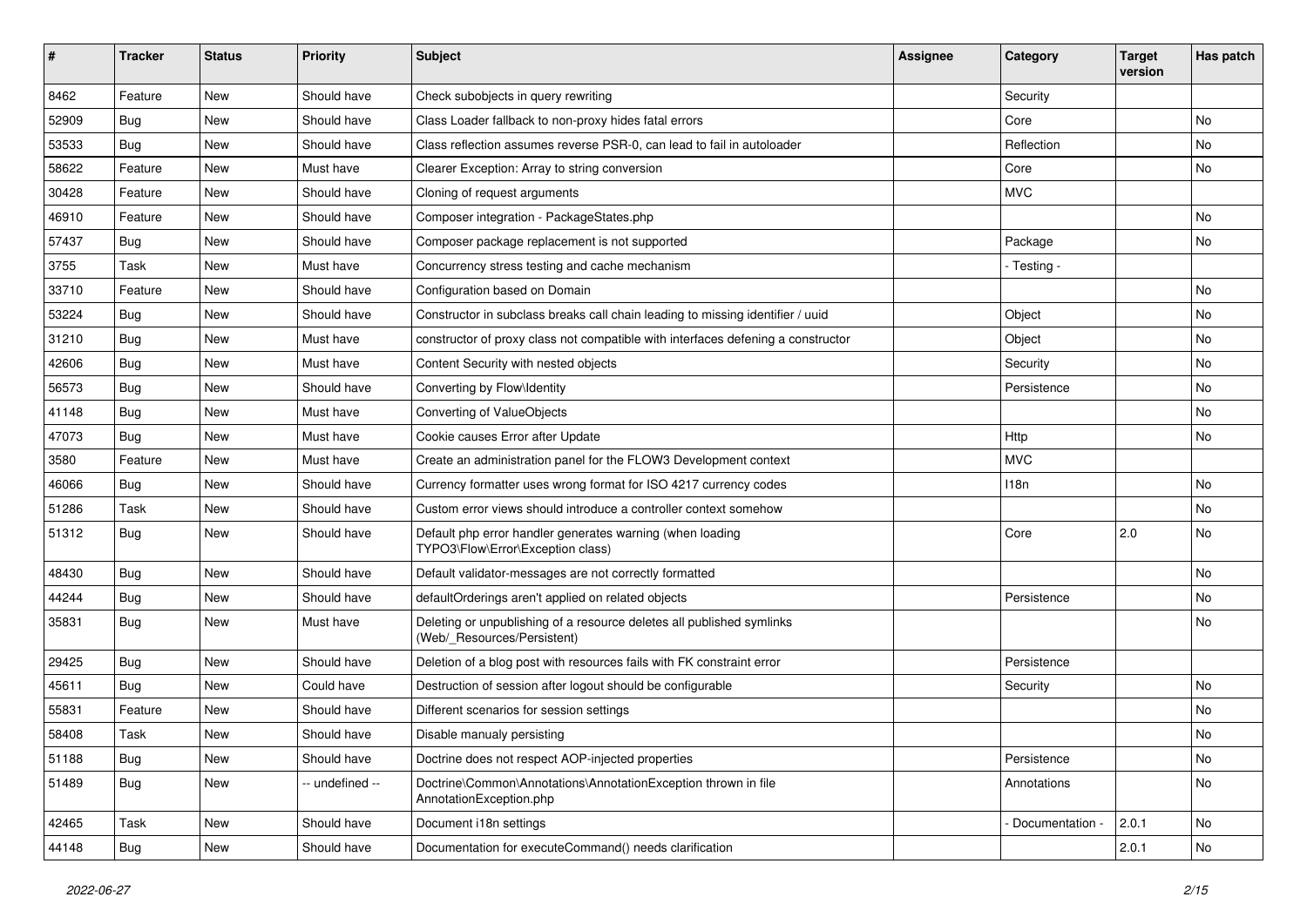| #     | <b>Tracker</b>   | <b>Status</b> | <b>Priority</b> | <b>Subject</b>                                                                                          | <b>Assignee</b> | Category                         | <b>Target</b><br>version | Has patch |
|-------|------------------|---------------|-----------------|---------------------------------------------------------------------------------------------------------|-----------------|----------------------------------|--------------------------|-----------|
| 46716 | <b>Bug</b>       | New           | Must have       | Empty class names in DependencyInjection proxy code when using Caches /<br>Factory-created dependencies |                 | Object                           | 2.0.1                    | No        |
| 3587  | Feature          | New           | Could have      | Enforce validation rules for value objects already in constructor                                       |                 | Validation                       |                          |           |
| 53177 | Feature          | New           | Should have     | entity resource policy value support for `this`                                                         |                 | Security                         |                          | No        |
| 43967 | Bug              | New           | Should have     | Error in evaluating orphanRemoval in Flow Annotation driver                                             |                 | Persistence                      |                          | No        |
| 48873 | Bug              | New           | Should have     | Error when calling resourceManager->deleteResource on unpublished Resource                              |                 | <b>Error Handler</b><br>Report - |                          | No        |
| 37831 | Task             | New           | Could have      | Evaluate using PHP 5.4's internal web server for Functional Testing                                     |                 | - Testing -                      |                          | No        |
| 45640 | Bug              | New           | Could have      | Every relation is set to cascade=all if the related entity is no aggregate root                         |                 | Persistence                      |                          | No        |
| 52945 | Bug              | New           | Should have     | Excluded classes should only be excluded from reflection but still autoloaded                           |                 |                                  |                          | No        |
| 36510 | Feature          | New           | Should have     | Firewall Redirect?                                                                                      |                 |                                  |                          | No        |
| 58975 | <b>Bug</b>       | <b>New</b>    | Must have       | Fix command for Linux in Qucikstart documentation                                                       |                 | Documentation -                  |                          | No        |
| 55937 | <b>Bug</b>       | New           | Must have       | FlashMessage queue is lost                                                                              |                 | Session                          |                          | No        |
| 56544 | Bug              | New           | Must have       | FLOW Exception on tar package inclusion via composer                                                    |                 | Core                             |                          | <b>No</b> |
| 30424 | <b>Bug</b>       | New           | Must have       | Forward object arguments with changes                                                                   |                 | <b>MVC</b>                       |                          |           |
| 47487 | Bug              | New           | Should have     | Functional test classes in package without classes are not compiled                                     |                 | Core                             | 2.0.1                    | No        |
| 31002 | Bug              | New           | Should have     | Generated __sleep method handles static properties as members.                                          |                 | Reflection                       |                          |           |
| 46010 | <b>Bug</b>       | New           | Should have     | Generating a DiscriminatorMap with base class in different namespace does not work                      |                 | Persistence                      |                          | No        |
| 47429 | <b>Bug</b>       | New           | Should have     | Global policy files no longer allowed                                                                   |                 | Security                         |                          | No.       |
| 56602 | Major<br>Feature | New           | Should have     | Handling Of Multi Identity Entities                                                                     |                 | Persistence                      |                          | No        |
| 58184 | Major<br>Feature | New           | Should have     | HTTP request argument building for different use cases                                                  |                 | Http                             |                          | No        |
| 36495 | Bug              | New           | Should have     | HTTP Response is sent before persistence preventing Exceptions to be displayed on<br>redirect           |                 | Persistence                      |                          | No        |
| 28136 | Feature          | New           | Should have     | HTTP Semantics for Transactions and more                                                                |                 | Persistence                      |                          | No.       |
| 51763 | Bug              | New           | Should have     | HttpRequest always returns content of the current request                                               |                 | Http                             |                          | No        |
| 59084 | <b>Bug</b>       | New           | Should have     | if 403 Exception show reason                                                                            |                 |                                  |                          | No        |
| 32105 | <b>Bug</b>       | New           | Must have       | Ignore Validation ignored if ACL is set for this controller action                                      |                 | Security                         |                          | No        |
| 6178  | Feature          | New           | Should have     | Implement FileType and FileSize validators                                                              |                 | Validation                       |                          |           |
| 35709 | Task             | New           | Should have     | Implement global Command aliases                                                                        |                 | Cli                              |                          | No        |
| 32985 | Feature          | New           | Should have     | Implement Processing Rules when merging numerically-indexed arrays                                      |                 | Utility                          |                          | No        |
| 3585  | Major<br>Feature | New           | Should have     | Implement support for value objects                                                                     |                 |                                  |                          | No        |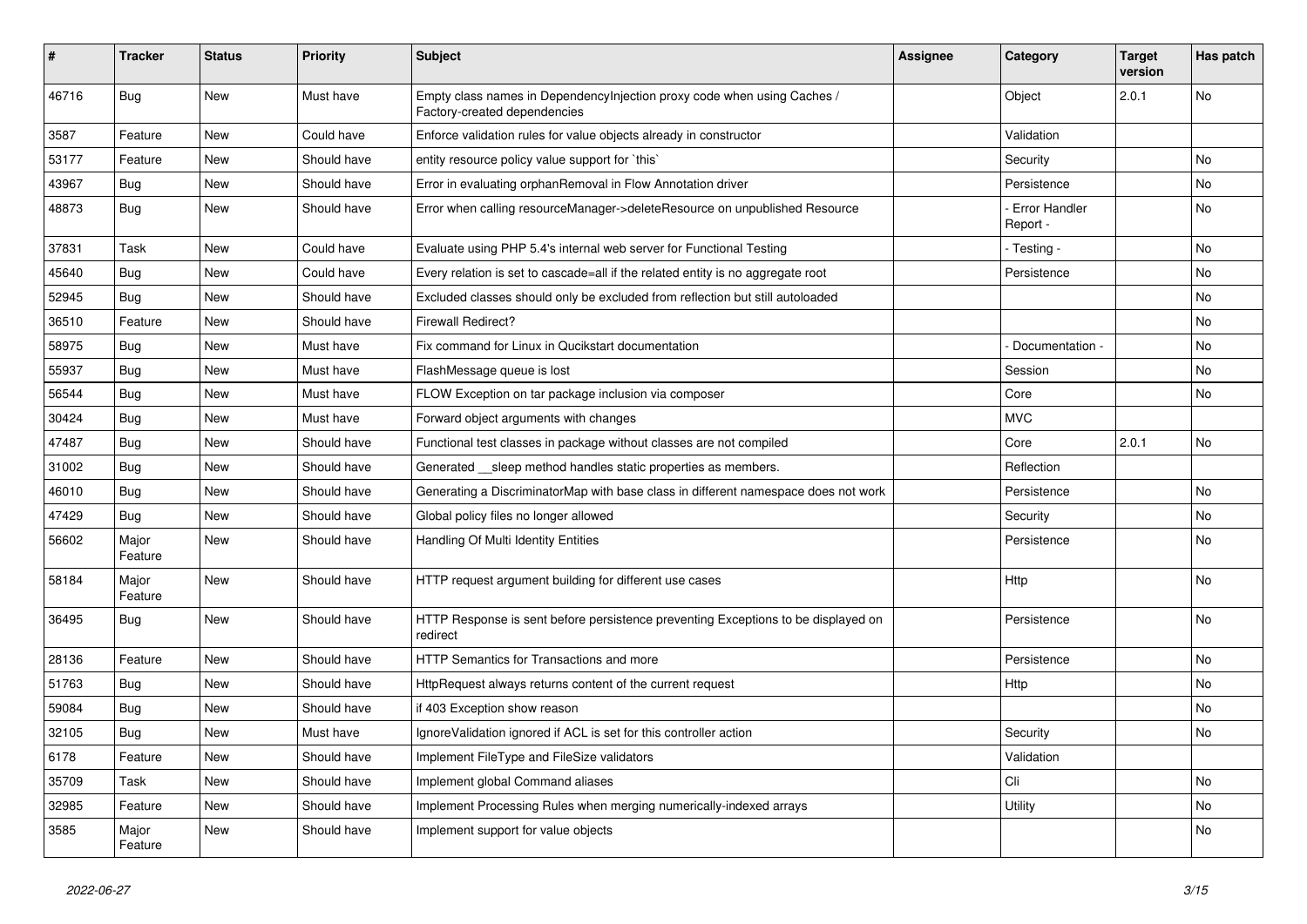| ∦     | <b>Tracker</b> | <b>Status</b> | <b>Priority</b> | <b>Subject</b>                                                                                        | Assignee | Category        | <b>Target</b><br>version | Has patch |
|-------|----------------|---------------|-----------------|-------------------------------------------------------------------------------------------------------|----------|-----------------|--------------------------|-----------|
| 47950 | Bug            | New           | Should have     | import of remote resources                                                                            |          | Resource        | 2.0.1                    | No        |
| 46120 | <b>Bug</b>     | New           | Must have       | Important step missing in the installation chapter                                                    |          | Documentation - |                          | No        |
| 50382 | Task           | New           | Should have     | Impossible to use arguments in CLI that are added by overriding<br>initializeCommandMethodArguments() |          | Command         |                          | No        |
| 46009 | Task           | New           | Should have     | Improve error message for missing class in Flow annotation driver                                     |          | Persistence     |                          | No        |
| 35970 | Task           | <b>New</b>    | Should have     | Improve performance of Utility/Arrays::integerExplode by using array_map                              |          |                 |                          | No        |
| 51530 | Task           | New           | Should have     | Improve speed of Files::readDirectoryRecursively using RecursiveDirectoryIterator?                    |          |                 |                          | No        |
| 43541 | <b>Bug</b>     | New           | Should have     | Incomplete classes path detection for PSR-0                                                           |          | Core            | 2.0.1                    | No        |
| 37571 | Bug            | New           | Must have       | Inherited proxies fail when implementing __clone                                                      |          | <b>AOP</b>      |                          | No        |
| 33293 | <b>Bug</b>     | New           | Should have     | Injection to private variable results in injection of the the wrong class                             |          |                 |                          | No        |
| 57450 | <b>Bug</b>     | New           | Should have     | International E-Mail addresses (umlauts, etc.) are not validated correctly                            |          | Validation      |                          | No        |
| 48409 | Feature        | New           | Could have      | Introduce new Annotation "Slot" for wiring signal and slots                                           |          | SignalSlot      |                          | No        |
| 27045 | <b>Bug</b>     | New           | Should have     | Introduced properties are not available in the reflection service during a compile run                |          | <b>AOP</b>      |                          |           |
| 57815 | Bug            | New           | Should have     | Invalid resources are saved in the persistent resources folder                                        |          | Resource        |                          | No        |
| 35083 | <b>Bug</b>     | New           | Should have     | involving SecurityContext in Widget's __wakeup situation leads to an exception                        |          | Object          |                          | No        |
| 34404 | <b>Bug</b>     | New           | Should have     | JsonView transformObject does not respect _descendAll configuration                                   |          |                 |                          | No        |
| 50869 | Bug            | <b>New</b>    | Could have      | key() invoked on object                                                                               |          |                 |                          | No        |
| 32294 | Feature        | New           | Should have     | Lazy initialization of loggers                                                                        |          |                 |                          | No        |
| 35783 | Feature        | New           | Should have     | Lifecycle method after property mapping                                                               |          | Object          |                          | No        |
| 44563 | Feature        | New           | Should have     | Logged in users via HTTP Basic always get re-authenticated                                            |          | Security        |                          | No        |
| 34816 | Feature        | New           | Should have     | Long text encryption                                                                                  |          | Security        |                          | No        |
| 33069 | Task           | New           | Should have     | Make command output sparse, implement generic verbose switch                                          |          | Command         |                          | <b>No</b> |
| 47075 | Feature        | New           | Should have     | Make Exception more meaningful                                                                        |          | Resource        |                          | No        |
| 45103 | Feature        | New           | Should have     | Make static resource URI generation available outside of Fluid                                        |          | Resource        |                          | No        |
| 44123 | Feature        | New           | Should have     | Make the "Flow requires the PHP setting "date.timezone"" error more beautiful                         |          |                 |                          | No        |
| 47456 | Feature        | New           | Should have     | ManyToOne and OneToOne Relations of Objects passed as Action Argument are<br>loaded automatically     |          | Validation      |                          | No        |
| 59244 | Feature        | New           | Should have     | Message or Container needs context                                                                    |          |                 |                          | No        |
| 49373 | <b>Bug</b>     | New           | Must have       | Methods policy with key "Controllers" is ignored                                                      |          | Security        |                          | No        |
| 52014 | <b>Bug</b>     | New           | Should have     | Migration makes fields NOT NULL even though not true                                                  |          | Persistence     |                          | No        |
| 57972 | <b>Bug</b>     | New           | Should have     | Missing @ManyToOne in example for resource                                                            |          | Documentation - |                          | No        |
| 54458 | Bug            | New           | Should have     | Missing Version Number in packages                                                                    |          | Package         |                          | No        |
| 35781 | Feature        | New           | Should have     | Model validation                                                                                      |          | Validation      |                          | No        |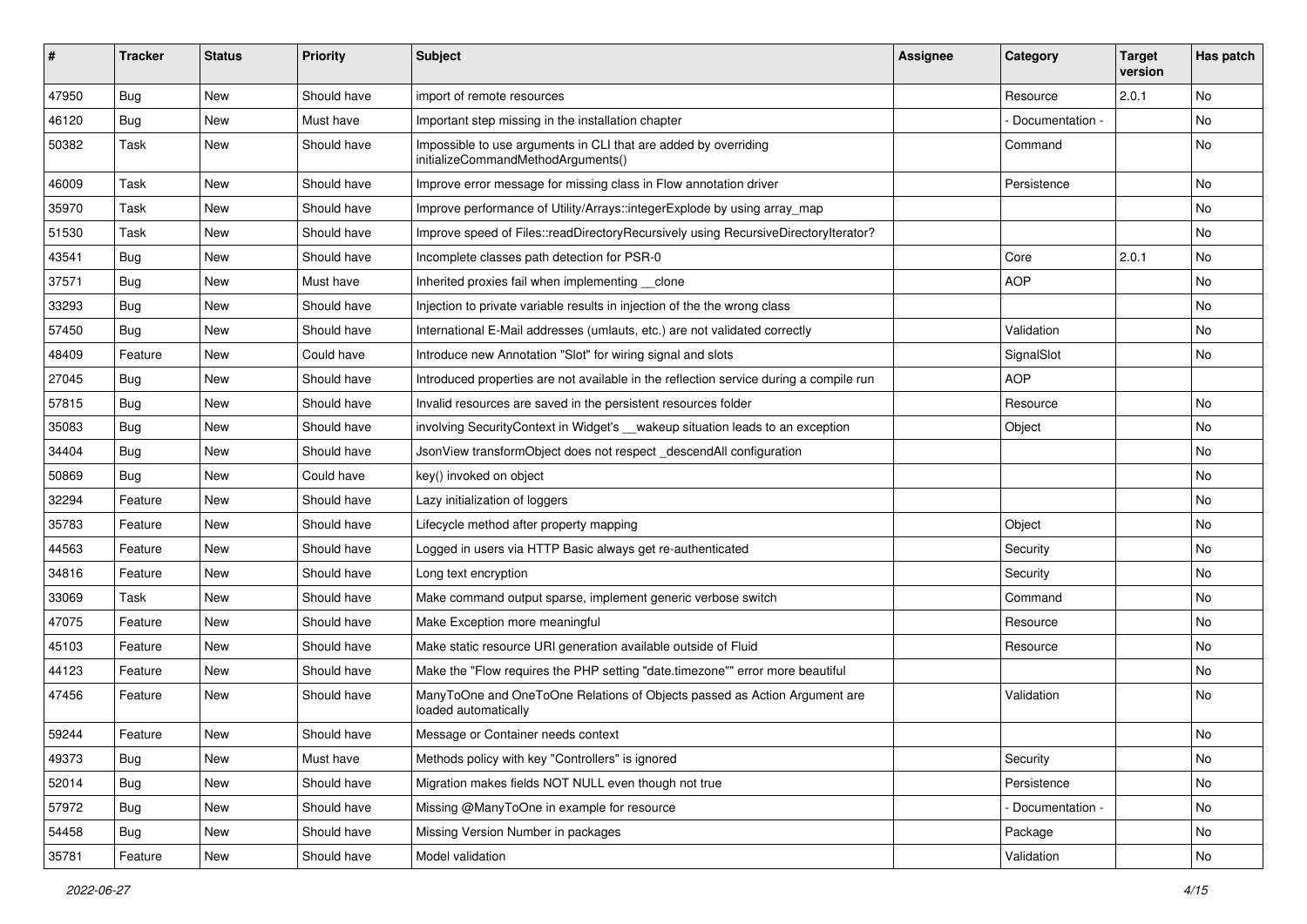| #     | <b>Tracker</b> | <b>Status</b> | <b>Priority</b> | <b>Subject</b>                                                                            | <b>Assignee</b> | Category                         | <b>Target</b><br>version | Has patch |
|-------|----------------|---------------|-----------------|-------------------------------------------------------------------------------------------|-----------------|----------------------------------|--------------------------|-----------|
| 53620 | Bug            | <b>New</b>    | Should have     | Move Classes/TYPO3/Flow/Composer to own Package                                           |                 | Package                          |                          | No        |
| 59322 | Bug            | New           | Should have     | Mssing field exception should show missing migrations as well                             |                 | Persistence                      |                          | No        |
| 26745 | Feature        | New           | Should have     | MVC should know about entities lying in the session                                       |                 | <b>MVC</b>                       |                          | No        |
| 58894 | Bug            | New           | Must have       | MySQL max key length exceeded during Neos setup                                           |                 | <b>Error Handler</b><br>Report - | 2.x                      | No        |
| 31262 | Feature        | New           | Should have     | Named arguments in Objects.yaml for constructor arguments                                 |                 | Object                           |                          | No        |
| 40283 | Bug            | New           | Should have     | New constructor in grandparent class not called                                           |                 | Object                           |                          | No        |
| 30425 | Bug            | New           | Should have     | New methods are not updated in Policies during Development                                |                 | Security                         |                          |           |
| 54451 | Bug            | New           | Must have       | No functionality at Apache environments with suexec                                       |                 |                                  |                          | No        |
| 33078 | <b>Bug</b>     | New           | Should have     | No Redirect to Login                                                                      |                 | Security                         |                          | No        |
| 49372 | Bug            | New           | Should have     | ObjectConverter ignores implemented interface when mapping subtype                        |                 |                                  |                          | No        |
| 56036 | Feature        | New           | Should have     | Optimize autoloading                                                                      |                 |                                  |                          | No        |
| 56486 | Feature        | New           | Should have     | Optimize the ObjectManager for performance                                                |                 |                                  |                          | No        |
| 36804 | Bug            | New           | Should have     | Orphaned entities within aggregates are not removed                                       |                 | Persistence                      |                          | No.       |
| 51847 | Bug            | New           | Should have     | Overiding controller actions with other required parameter sets results in fatal error.   |                 | Reflection                       | 2.x                      | No        |
| 58927 | Bug            | New           | Should have     | Overlapping ressouce definitions in Policy yaml resolved incorrectly                      |                 | Security                         | 2.1                      | No        |
| 30418 | Feature        | <b>New</b>    | Should have     | Package bootstrapping following dependencies                                              |                 | Core                             |                          |           |
| 5774  | Feature        | New           | Should have     | Package Manager should clear all cache entries tagged with %PACKAGE%                      |                 | Package                          |                          |           |
| 45386 | Bug            | New           | Could have      | Package::buildArrayOfClassFiles tries to determine class names from file paths            |                 |                                  |                          | No        |
| 54549 | Bug            | New           | Must have       | PackageManager::createPackage is incompatible to PackageManagerInterface                  |                 |                                  |                          | No        |
| 57374 | Bug            | New           | Should have     | Persisted entities saved in session are not resolved                                      |                 | Session                          | 2.x                      | No        |
| 45669 | Bug            | New           | Should have     | PersistentObjectConverter does not convert ValueObjects by _identity                      |                 |                                  |                          | No        |
| 52185 | Bug            | New           | Could have      | PositionalArraySorter should detect recursive dependencies                                |                 | Utility                          |                          | No        |
| 48862 | Feature        | New           | Should have     | Possibility to exclude package from file monitoring                                       |                 | Monitor                          |                          | No        |
| 56107 | Bug            | New           | Should have     | Property mapping configuration only supports one wildcard at a time                       |                 | Property                         |                          | No        |
| 50342 | Bug            | New           | Could have      | PropertyMapper: Use of interface method before implementation check                       |                 |                                  |                          | No        |
| 29202 | Task           | New           | Should have     | Provide a Cherokee Server Configuration for FLOW3                                         |                 | Documentation -                  |                          |           |
| 52590 | Feature        | New           | Should have     | Provide a way to get the Doctrine QueryBuilder                                            |                 |                                  |                          | No        |
| 29476 | Feature        | New           | Should have     | Provider rendering time and query count for request                                       |                 |                                  |                          |           |
| 42101 | Bug            | New           | Must have       | Proxyclasses are not rebuild in Development context unless cache is empty                 |                 | Object                           | 2.0.1                    | No        |
| 9537  | Feature        | New           | Should have     | Query criterions should be able to compare whole objects                                  |                 | Persistence                      |                          |           |
| 44738 | Feature        | New           | Must have       | Re-Validation of argument's custom validators                                             |                 | Validation                       |                          | No        |
| 36634 | Bug            | New           | Should have     | Reconstituted entities do not have their properties set when initializeObject() is called |                 |                                  |                          | No        |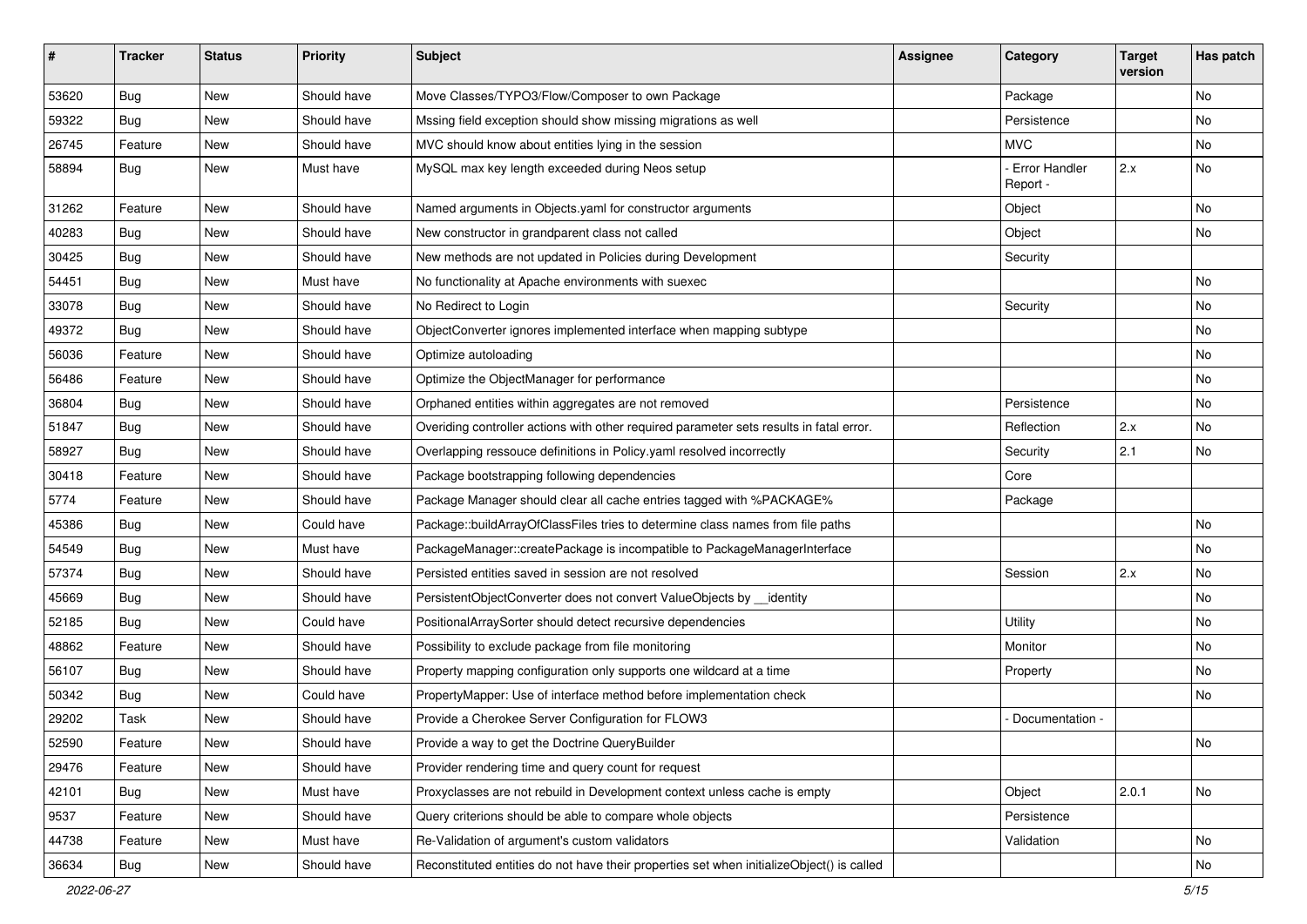| #     | <b>Tracker</b> | <b>Status</b> | <b>Priority</b> | <b>Subject</b>                                                                                                                                          | Assignee | Category          | <b>Target</b><br>version | Has patch |
|-------|----------------|---------------|-----------------|---------------------------------------------------------------------------------------------------------------------------------------------------------|----------|-------------------|--------------------------|-----------|
| 36633 | Bug            | <b>New</b>    | Should have     | Reconstituted entities should not have the FLOW3_Persistence_clone property set                                                                         |          |                   |                          | <b>No</b> |
| 43947 | Bug            | New           | Should have     | Redirect to login after Session timeout                                                                                                                 |          |                   |                          | No.       |
| 36509 | Feature        | New           | Should have     | redirectToUri to an uri with acl forces a 403 because of missing csrf token.                                                                            |          |                   |                          | No        |
| 25907 | Task           | New           | Should have     | Referrer should only contain the URI of the previous request                                                                                            |          | <b>MVC</b>        |                          |           |
| 39791 | <b>Bug</b>     | New           | Must have       | Reflection data of old aspect is not removed                                                                                                            |          | Reflection        | 1.1.1                    | No        |
| 26767 | Feature        | <b>New</b>    | Should have     | Reflection method to get a method return type and documentation                                                                                         |          | Reflection        |                          |           |
| 10678 | <b>Bug</b>     | New           | Must have       | ReflectionService doesn't reflect methods of child classes correctly when they get<br>reflected before their parent class in the initialization process |          | Reflection        |                          |           |
| 45272 | Bug            | New           | Should have     | Related Value Objects get deleted by default cascading                                                                                                  |          |                   |                          | No        |
| 54046 | <b>Bug</b>     | New           | Must have       | Removal of ValueObjects from a ManyToMany relationship is not possible                                                                                  |          | Persistence       | 2.1                      | No        |
| 48429 | <b>Bug</b>     | New           | Should have     | Remove- and update-actions on repository are not persisted                                                                                              |          |                   |                          | No        |
| 61043 | Task           | <b>New</b>    | Should have     | Rename ClassSchema to ModelSchema                                                                                                                       |          | Reflection        |                          | No        |
| 30423 | Feature        | New           | Should have     | Rendering template of other action without forward                                                                                                      |          | <b>MVC</b>        |                          | No        |
| 55953 | Task           | <b>New</b>    | Could have      | Repair and streamline ValueObject support                                                                                                               |          | Persistence       |                          | <b>No</b> |
| 44184 | Bug            | New           | Should have     | Request arguments are not merged correctly for single object actions                                                                                    |          | <b>MVC</b>        | 2.0.1                    | No        |
| 44186 | Bug            | New           | Should have     | Request does not accept custom Content-Type                                                                                                             |          | <b>MVC</b>        | 2.0.1                    | No        |
| 37279 | Feature        | New           | Should have     | Request PropertyMapping                                                                                                                                 |          | Property          |                          | No        |
| 58996 | Bug            | New           | Should have     | ResourceManager adding to persistence                                                                                                                   |          |                   |                          | No        |
| 62009 | <b>Bug</b>     | New           | Should have     | Rewrite URI Filename could be empty                                                                                                                     |          |                   |                          |           |
| 34133 | Feature        | New           | Could have      | RFC: Handle Semicolons in Path part of URIs as Scoped Path Parameters                                                                                   |          | Property          |                          | No        |
| 55957 | Task           | <b>New</b>    | Should have     | RFC: Optimize AOP proxies                                                                                                                               |          | <b>AOP</b>        |                          | <b>No</b> |
| 39788 | Feature        | New           | Could have      | RFC: Repository based NotExistsValidator                                                                                                                |          | Validation        |                          | No        |
| 55958 | Task           | New           | Should have     | RFC: Use PHP 5.4 closure features for direct ObjectAccess                                                                                               |          |                   |                          | No        |
| 49039 | Feature        | New           | Could have      | RFC: Use PSR-3 logger interface in Flow                                                                                                                 |          | Log               |                          | No        |
| 49423 | <b>Bug</b>     | New           | Must have       | Role name and packageKey are not accessible                                                                                                             |          |                   |                          | No        |
| 54589 | <b>Bug</b>     | New           | Should have     | Role parent is not removed from roles MM table                                                                                                          |          | Security          |                          | No        |
| 49780 | Bug            | New           | Should have     | Roles are not synchronized                                                                                                                              |          | Security          |                          | No        |
| 45917 | Bug            | New           | Should have     | RoutePartHandler transliteration must be improved                                                                                                       |          | MVC - Routing     |                          | No        |
| 44891 | Feature        | New           | Should have     | Routes should be able to enforce http/https protocol                                                                                                    |          | MVC - Routing     |                          | No        |
| 32869 | Bug            | New           | Must have       | Security config tokenClass doesnt throw exception if not found the class                                                                                |          | Security          |                          | No        |
| 39414 | Bug            | New           | Should have     | Security Documentation                                                                                                                                  |          | - Documentation - |                          | No        |
| 8981  | Feature        | New           | Could have      | Security/Performance: Provide Webserver Configuration file for common webservers -<br>do not use .htaccess                                              |          |                   |                          |           |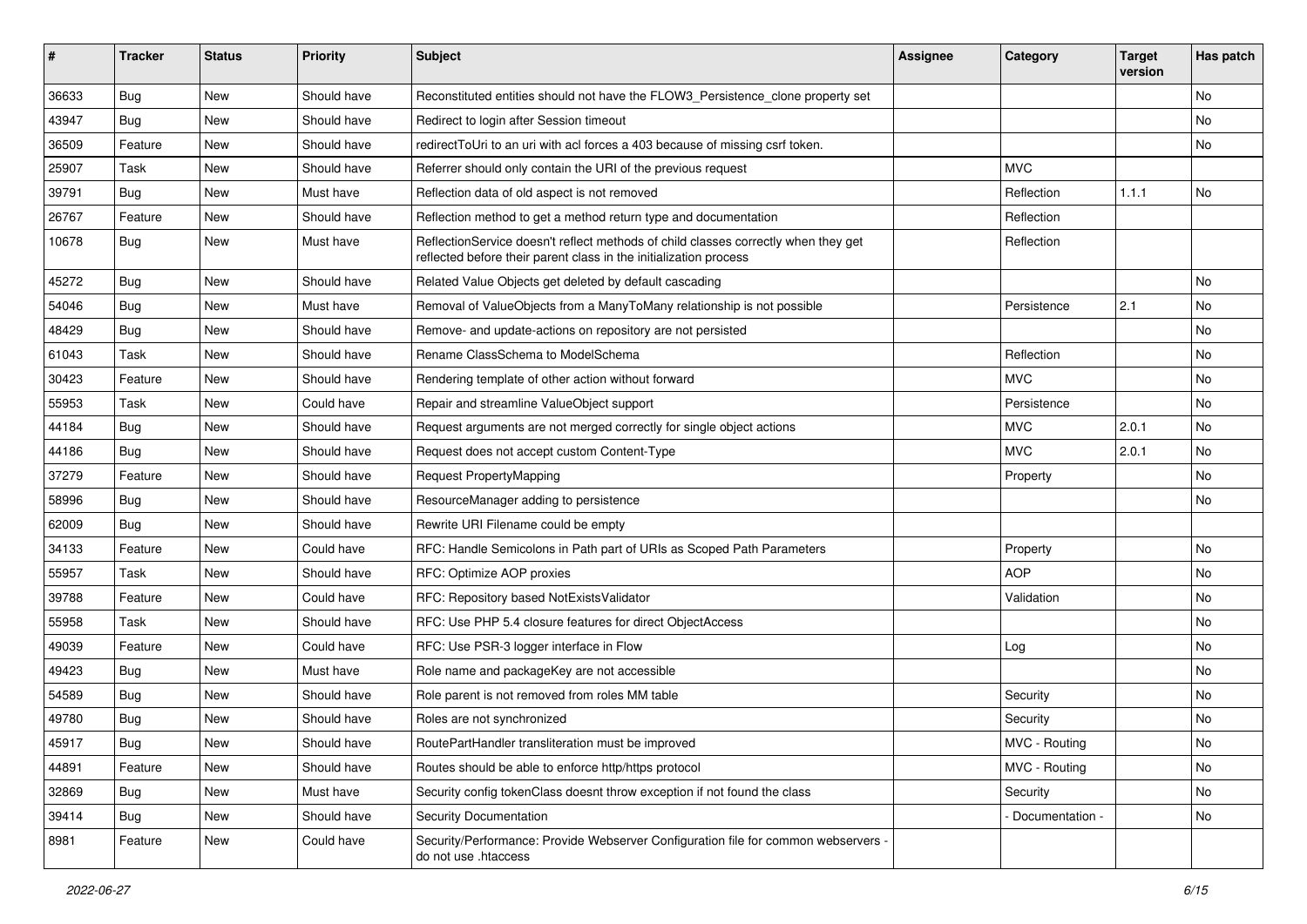| #     | <b>Tracker</b>   | <b>Status</b> | <b>Priority</b> | <b>Subject</b>                                                                                                       | <b>Assignee</b> | Category                    | <b>Target</b><br>version | Has patch |
|-------|------------------|---------------|-----------------|----------------------------------------------------------------------------------------------------------------------|-----------------|-----------------------------|--------------------------|-----------|
| 58153 | Bug              | New           | Should have     | Session - Scope, Property with interface annotation fails at wakeup                                                  |                 | <b>AOP</b>                  | 2.1                      | No        |
| 45041 | <b>Bug</b>       | New           | Must have       | Set file permissions doesnt work                                                                                     |                 | Command                     | 2.0.1                    | No        |
| 37846 | Feature          | New           | Should have     | Should be able to declare more than one controllerObjectName per requestPatterns                                     |                 | Security                    |                          | No        |
| 33465 | Bug              | New           | Should have     | Some vital commands to recover the system fail when recovery is needed                                               |                 | Command                     |                          | No        |
| 45623 | Bug              | New           | Should have     | SQL error when calling TYPO3. Blog Setup controller                                                                  |                 | Documentation -             |                          | No        |
| 56744 | Feature          | New           | Must have       | stay logged in                                                                                                       |                 |                             |                          | <b>No</b> |
| 38222 | Feature          | New           | Could have      | Step execution signals with concrete name                                                                            |                 | Core                        |                          | No        |
| 37473 | Bug              | New           | Must have       | Subsequent Exceptions related to Doctrine Entity Manager makes it snap shut                                          |                 | - Testing -                 |                          | No        |
| 55719 | Feature          | New           | Could have      | Support additional Resource Folders                                                                                  |                 |                             |                          | No        |
| 3728  | Feature          | New           | Should have     | Support arrays of objects as controller arguments                                                                    |                 | <b>MVC</b>                  |                          |           |
| 41420 | Feature          | New           | Should have     | Support entity versioning                                                                                            |                 | Persistence                 |                          | No        |
| 9313  | Feature          | New           | Should have     | Support for currencies                                                                                               |                 | 118n                        |                          | No        |
| 62292 | Major<br>Feature | New           | Should have     | Support for entity translation                                                                                       |                 | 118n                        | 2.x                      | No        |
| 56556 | Feature          | New           | Should have     | support has Property and is Property                                                                                 |                 |                             |                          | No        |
| 47273 | Feature          | New           | Should have     | Support mapping properties with differing types for setter and property                                              |                 | Property                    |                          | No        |
| 3153  | Feature          | New           | Should have     | Support of action based filter rules defined by annotation.                                                          |                 | <b>MVC</b>                  |                          |           |
| 30258 | Feature          | New           | Should have     | Support optional package dependencies                                                                                |                 |                             |                          |           |
| 56916 | Feature          | New           | Should have     | Support PATCH request method as of RFC5789                                                                           |                 | Http                        |                          | No.       |
| 45409 | Feature          | New           | Should have     | Support validation of abstract nested properties                                                                     |                 | Validation                  |                          | No        |
| 54744 | Bug              | New           | Should have     | System.log contains many NOTICE Flow The argument "workspace" declared in<br>pointcut does not exist in method TYPO3 |                 | Log                         |                          | No.       |
| 46050 | Feature          | New           | Could have      | To decouple log file writing at Logger->logException                                                                 |                 | Log                         |                          | No        |
| 33018 | Feature          | New           | Should have     | Translator should support override of labels from other packages                                                     |                 | 118n                        |                          | No        |
| 59878 | <b>Bug</b>       | New           | Must have       | TYPO3\Flow\Core\Booting\Exception\SubProcessException thrown in file Scripts.php                                     |                 | - Error Handler<br>Report - | 1.1.1                    | No        |
| 54381 | <b>Bug</b>       | <b>New</b>    | -- undefined -- | TYPO3\Flow\Core\Booting\Exception\SubProcessException thrown in file Scripts.php                                     |                 | - Error Handler<br>Report - |                          | <b>No</b> |
| 53851 | <b>Bug</b>       | New           | -- undefined -- | TYPO3\Flow\Core\Booting\Exception\SubProcessException thrown in file Scripts.php                                     |                 | - Error Handler<br>Report - |                          | No.       |
| 59747 | <b>Bug</b>       | New           | Should have     | TYPO3\Flow\Error\Exception thrown in file ErrorHandler.php                                                           |                 |                             |                          | No        |
| 59140 | <b>Bug</b>       | New           | -- undefined -- | TYPO3\Flow\Error\Exception thrown in file ErrorHandler.php                                                           |                 | Error Handler<br>Report -   |                          | No        |
| 59049 | Bug              | New           | Should have     | TYPO3\Flow\Error\Exception thrown in file ErrorHandler.php                                                           |                 | Error Handler<br>Report -   |                          | No        |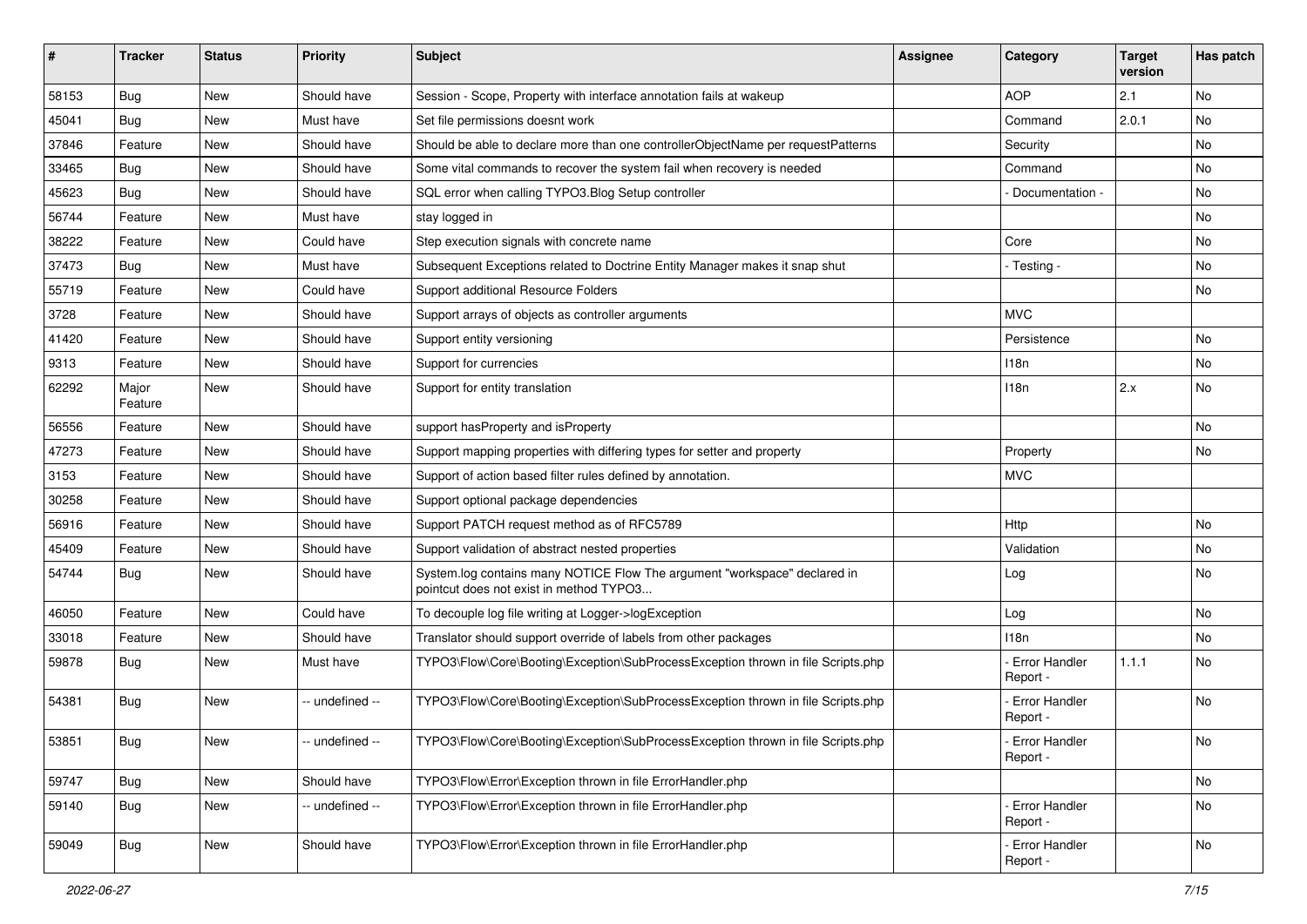| #     | <b>Tracker</b> | <b>Status</b> | <b>Priority</b> | <b>Subject</b>                                                                                                                         | <b>Assignee</b> | Category                         | <b>Target</b><br>version | Has patch |
|-------|----------------|---------------|-----------------|----------------------------------------------------------------------------------------------------------------------------------------|-----------------|----------------------------------|--------------------------|-----------|
| 52005 | Bug            | <b>New</b>    | Could have      | TYPO3\Flow\Error\Exception thrown in file ErrorHandler.php                                                                             |                 | Error Handler<br>Report -        |                          | <b>No</b> |
| 51704 | Bug            | <b>New</b>    | -- undefined -- | TYPO3\Flow\Error\Exception thrown in file ErrorHandler.php                                                                             |                 | Error Handler<br>Report -        |                          | No        |
| 44361 | Bug            | New           | Should have     | TYPO3\Flow\I18n\Formatter\DatetimeFormatter - caching DATETIME type                                                                    |                 | 118n                             | 2.0.1                    | No        |
| 58852 | Bug            | <b>New</b>    | Should have     | TYPO3\Flow\Security\Exception\AccessDeniedException should clarify which action<br>fails to execute                                    |                 | Security                         |                          | No        |
| 49801 | <b>Bug</b>     | New           | -- undefined -- | TYPO3\Flow\Security\Exception\AccessDeniedException thrown in file<br>TYPO3_Flow_Security_Authorization_AccessDecisionVoterManager.php |                 | <b>Error Handler</b><br>Report - |                          | <b>No</b> |
| 39096 | Bug            | <b>New</b>    | Should have     | Unnecessary compile invoked in non production context?                                                                                 |                 | Core                             | 2.0.1                    | No        |
| 45249 | Bug            | <b>New</b>    | Must have       | Update composer project-create command listing                                                                                         |                 | Documentation -                  |                          | No        |
| 40854 | Task           | New           | Must have       | Update security documentation (authentication in 1.2)                                                                                  |                 | Documentation -                  | 2.0.1                    | No        |
| 41496 | Bug            | <b>New</b>    | Must have       | Upload identical Resources, deleting fails                                                                                             |                 | Resource                         |                          | No        |
| 43572 | Feature        | <b>New</b>    | Should have     | Uri should support manipulation of query arguments                                                                                     |                 |                                  |                          | No.       |
| 54181 | <b>Bug</b>     | New           | Could have      | Use date default timezone get() instead of ini get('date.timezone')                                                                    |                 | Core                             |                          | Yes       |
| 37316 | Bug            | New           | Should have     | Use findBestMatchingLocale instead of getDefaultLocale?                                                                                |                 | Validation                       |                          | No        |
| 35388 | Feature        | New           | Could have      | Use the current package as default for translations within controllers                                                                 |                 | 118n                             |                          | No        |
| 25988 | Bug            | <b>New</b>    | Should have     | Useless proxies are built for some classes                                                                                             |                 | Object                           |                          |           |
| 59357 | Bug            | <b>New</b>    | Should have     | Using the PackageManager directly instead of the Interface results in unexpected<br>behavior                                           |                 |                                  |                          | No        |
| 46011 | Task           | <b>New</b>    | Should have     | Validate annotation with missing type should throw useful error                                                                        |                 | Validation                       |                          | No.       |
| 37564 | Bug            | New           | Should have     | Validation of Parent Object containing properties of type ManyToOne and<br>ManyToMany to same Target                                   |                 | Validation                       |                          | No        |
| 64842 | Feature        | <b>New</b>    | Could have      | Validation of Property should also happen before Property Mapping.                                                                     |                 |                                  |                          | <b>No</b> |
| 31261 | Feature        | <b>New</b>    | Should have     | Virtual objects - generate proxy classes for interfaces                                                                                |                 | Object                           |                          | No        |
| 47951 | Feature        | New           | Should have     | Warn if persistence stack is not empty at the end of a get-request                                                                     |                 | Persistence                      |                          | No        |
| 43993 | Task           | <b>New</b>    | Should have     | Warn when no migrations are found at all during doctrine: migrate                                                                      |                 | Persistence                      |                          | No        |
| 29405 | Bug            | <b>New</b>    | Must have       | When storing a new entity inside the session, it will be fully serialized instead of just<br>the reference being stored                |                 | Session                          |                          |           |
| 8464  | Feature        | <b>New</b>    | Should have     | Write settings using the ConfigurationManager                                                                                          |                 | Configuration                    |                          | No        |
| 57796 | Bug            | <b>New</b>    | Should have     | XLIFF Fails if $id ==$ nodedata                                                                                                        |                 |                                  |                          | <b>No</b> |
| 44185 | <b>Bug</b>     | <b>New</b>    | Should have     | XML body always need a root node                                                                                                       |                 | <b>MVC</b>                       | 2.0.1                    | No        |
| 46318 | Feature        | <b>New</b>    | Should have     | [caching framework] Extend cache interface to handle multiple entries                                                                  |                 | Cache                            |                          | <b>No</b> |
| 39674 | <b>Bug</b>     | <b>New</b>    | Should have     | TYPO3\FLOW3\var dump behaves weird in controller actions doing return                                                                  |                 | <b>MVC</b>                       |                          | No        |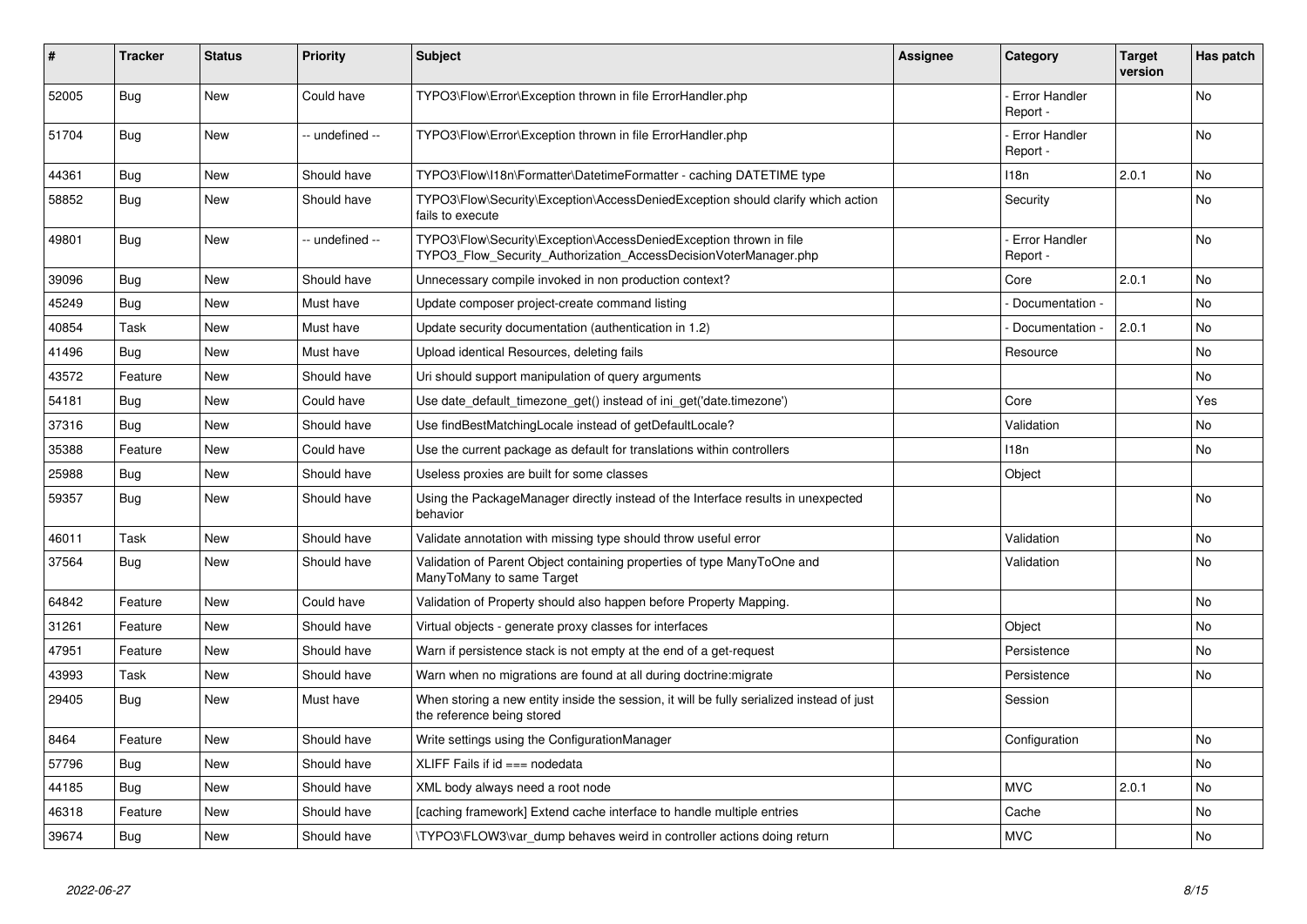| #     | Tracker    | <b>Status</b> | <b>Priority</b> | <b>Subject</b>                                                                                          | <b>Assignee</b>         | Category        | <b>Target</b><br>version | Has patch |
|-------|------------|---------------|-----------------|---------------------------------------------------------------------------------------------------------|-------------------------|-----------------|--------------------------|-----------|
| 51120 | <b>Bug</b> | New           | Must have       | \TYPO3\Flow\Core\Booting::buildSubprocessCommand - wrong command if passed<br>more than one parameters  |                         | Core            |                          | No        |
| 51972 | Bug        | New           | Should have     | Joins for every deep property constraint make cartesian selection                                       | Adrian Föder            |                 |                          | Yes       |
| 44542 | Task       | <b>New</b>    | Should have     | Mention the risk of requestPatterns regarding foreign package's SecurityContext<br>usage                | Adrian Föder            | Documentation - |                          | No        |
| 49566 | Bug        | New           | Should have     | NULL source values are not handled correctly                                                            | Adrian Föder            | Property        |                          | No.       |
| 5442  | Feature    | New           | Should have     | Destroy session / logout user on deleting an account                                                    | Andreas Förthner        | Security        |                          |           |
| 6602  | Feature    | New           | Could have      | Implement after invocation handling                                                                     | Andreas Förthner        | Security        |                          |           |
| 38065 | Feature    | New           | Must have       | Implement content security for DQL queries                                                              | Andreas Förthner        | Security        |                          | No        |
| 3621  | Feature    | New           | Should have     | Implement dynamic firewall filter registration                                                          | Andreas Förthner        | Security        |                          |           |
| 3619  | Feature    | New           | Should have     | Implement System Policy Support/System Security                                                         | Andreas Förthner        | Security        |                          |           |
| 9968  | Feature    | New           | Should have     | Promote security publishing configuration automatically when persisting models                          | Andreas Förthner        | Security        |                          |           |
| 6603  | Feature    | New           | Must have       | Provide a policy management API                                                                         | Andreas Förthner        | Security        |                          |           |
| 48898 | <b>Bug</b> | New           | Must have       | configuration for roles fails if one of Policy yaml files contain empty "roles array"                   | Christian Müller        | Security        | 2.0.1                    | No.       |
| 54146 | Bug        | New           | Should have     | Different sorting of arguments in ACL Patterns doesnt work                                              | Christian Müller        | Security        |                          | No        |
| 55870 | Feature    | New           | Must have       | Enhance f:form.textfield or add a f:form.datefield VH with enhanced validation and<br>propertymapping   | Christian Müller        |                 |                          | No        |
| 41832 | Task       | New           | Should have     | Improve error handling for incompatible packages                                                        | Christian Jul<br>Jensen | Package         |                          | No        |
| 46063 | Feature    | <b>New</b>    | Should have     | Implement username password provider with "remember me" persistent cookie                               | Christopher<br>Hlubek   | Security        |                          | No        |
| 46371 | Feature    | New           | Should have     | Support compilation of static information in proxy classes                                              | Christopher<br>Hlubek   |                 |                          | No        |
| 1856  | Feature    | <b>New</b>    | Should have     | The Package Manager checks dependencies between packages on each activation /<br>deactivation           | Christopher<br>Hlubek   | Package         |                          |           |
| 53262 | Bug        | New           | Should have     | FileBakend have some race condition                                                                     | Dominique Feyer         | Cache           |                          | Yes       |
| 51811 | Bug        | New           | Should have     | Improve session handle when the authenticated account is removed from persitance                        | Dominique Fever         |                 |                          | Yes       |
| 46689 | <b>Bug</b> | New           | Must have       | The new ClassLoader swallows Fatal Errors                                                               | Marc Neuhaus            |                 |                          | No        |
| 37885 | Feature    | New           | Could have      | Add CLI to show the object-configuration for a FLOW3 object-name                                        | <b>Martin Ficzel</b>    | Cli             |                          | No        |
| 53189 | <b>Bug</b> | New           | Should have     | Blog tutorial no longer works                                                                           | Philipp Maier           |                 |                          | No        |
| 890   | Feature    | New           | Should have     | Add priority for advice chains                                                                          | Robert Lemke            | <b>AOP</b>      |                          |           |
| 2974  | Bug        | New           | Must have       | Aspect / Proxy Cache is not emptied automatically if an interface used for introduction<br>was modified | Robert Lemke            | <b>AOP</b>      |                          |           |
| 56639 | Feature    | New           | Must have       | Implement "getPrivateStorageUriByResource()" for recieving (image-) file URIs                           | Robert Lemke            |                 | 2.x                      |           |
| 46097 | Bug        | New           | Must have       | Logged in user gets session of an other logged in user                                                  | Robert Lemke            | Session         |                          | No        |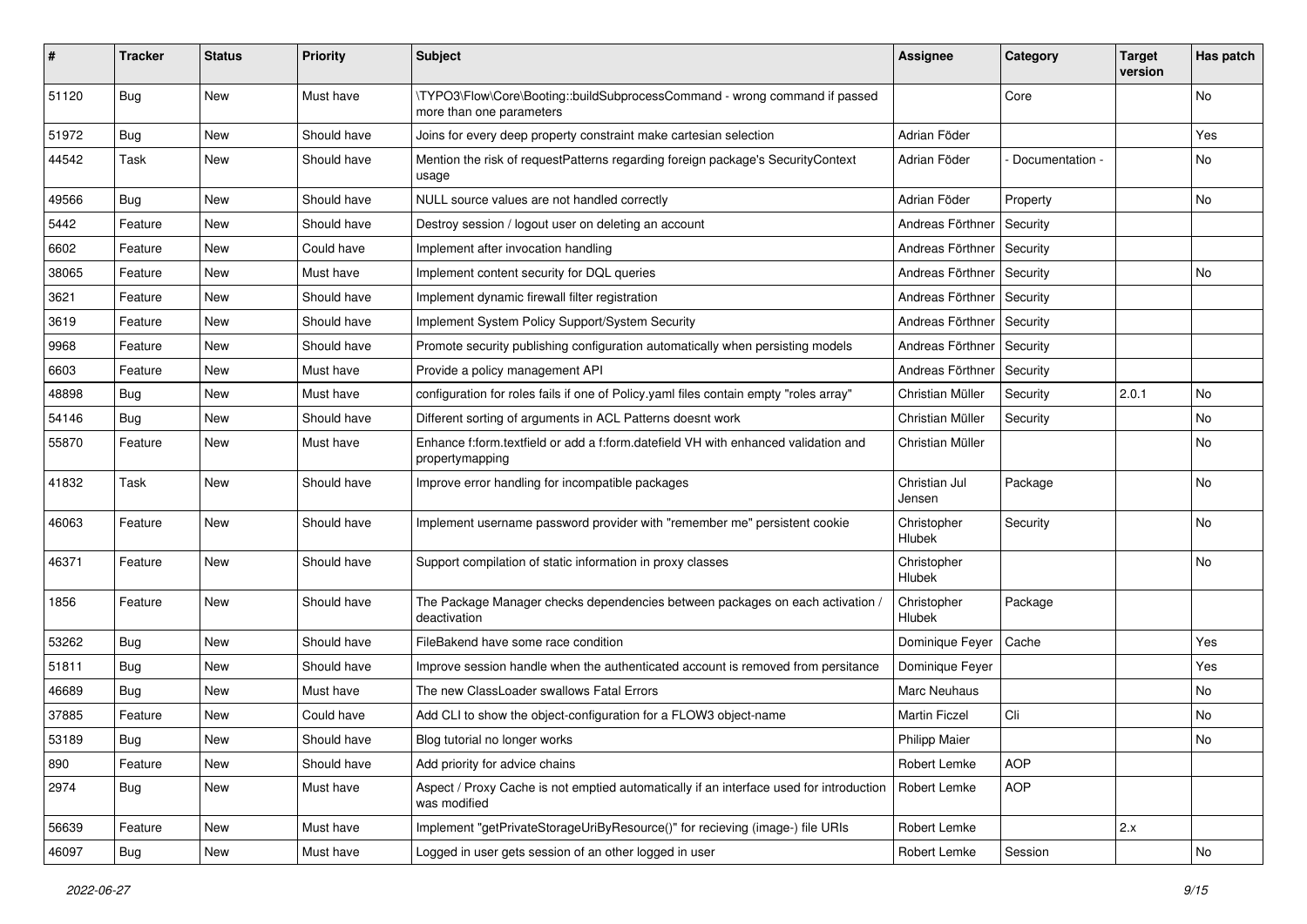| #     | <b>Tracker</b>   | <b>Status</b> | <b>Priority</b> | <b>Subject</b>                                                                                                       | <b>Assignee</b>         | Category        | <b>Target</b><br>version | Has patch |
|-------|------------------|---------------|-----------------|----------------------------------------------------------------------------------------------------------------------|-------------------------|-----------------|--------------------------|-----------|
| 65684 | <b>Bug</b>       | <b>New</b>    | Should have     | Could not acquire lock for ClassLoader cache creation                                                                | Sebastian Heuer         |                 |                          | <b>No</b> |
| 39910 | Feature          | Accepted      | Should have     | Ability to query user based on roles                                                                                 |                         | Security        |                          | No        |
| 27561 | Task             | Accepted      | Could have      | Complete documentation                                                                                               |                         | Documentation - |                          | <b>No</b> |
| 27798 | <b>Bug</b>       | Accepted      | Must have       | CSRF protection not working for forms in a plugin                                                                    |                         | Security        | 2.0.1                    | <b>No</b> |
| 44712 | Task             | Accepted      | Should have     | Decouple Argument-Building in the HTTP-Request-Constructor                                                           |                         | Http            |                          | No        |
| 46823 | Task             | Accepted      | Should have     | Detect APC and APCu correctly                                                                                        |                         | Cache           |                          | No        |
| 33258 | Major<br>Feature | Accepted      | Should have     | Implement support for Assetic                                                                                        |                         |                 |                          | <b>No</b> |
| 47331 | Bug              | Accepted      | Must have       | ObjectManager shutdown with Dependency Injection Proxy causes fatal errors                                           |                         | Object          | 2.0.1                    | <b>No</b> |
| 32106 | Feature          | Accepted      | Should have     | Support for Object source in PropertyMapper                                                                          |                         | Property        |                          | Yes       |
| 48167 | Feature          | Accepted      | Should have     | Command line account and role browsing                                                                               | Adrian Föder            | Security        |                          | <b>No</b> |
| 49806 | Task             | Accepted      | Should have     | Date formatting should care about the time zone                                                                      | Adrian Föder            | 118n            |                          | <b>No</b> |
| 58773 | Bug              | Accepted      | Should have     | Improve NoMatchingRouteException                                                                                     | Bastian<br>Waidelich    | MVC - Routing   |                          | <b>No</b> |
| 50395 | Bug              | Accepted      | Should have     | Route cache caches routes for non dispatchable requests                                                              | Bastian<br>Waidelich    | MVC - Routing   |                          | No        |
| 53350 | Bug              | Accepted      | Should have     | Trying to create a Link in an Template in CLI Context should provide a helpful<br>exception                          | Bastian<br>Waidelich    | MVC - Routing   |                          | No        |
| 45405 | <b>Bug</b>       | Accepted      | Should have     | Uncaught Exception in DynamicRoutePart                                                                               | Bastian<br>Waidelich    | MVC - Routing   |                          | No        |
| 26986 | Feature          | Accepted      | Should have     | Debug toolbar                                                                                                        | Christian Müller        |                 |                          | <b>No</b> |
| 30890 | Feature          | Accepted      | Should have     | Developer Toolbar                                                                                                    | Christian Müller        | <b>MVC</b>      |                          | <b>No</b> |
| 46974 | <b>Bug</b>       | Accepted      | Should have     | Original and Proxy class in one file makes it difficult to reach 100% code coverage for<br>functional tests          | Christian Müller        | Object          |                          | No        |
| 45253 | Task             | Accepted      | Must have       | Throw exception in PointcutMethodNameFilter if given method's argument does not<br>match the actual method signature | Christian Müller        | Security        |                          | <b>No</b> |
| 41900 | Feature          | Accepted      | Should have     | Check for duplicate PSR-0 autoload namespaces                                                                        | Christian Jul<br>Jensen | Package         |                          | No        |
| 41727 | Bug              | Accepted      | Should have     | @Flow\ldentity and @ORM\InheritanceType("JOINED") can't be used together                                             | Karsten<br>Dambekalns   |                 |                          | No        |
| 32707 | Bug              | Accepted      | Must have       | <b>Bad Bad FileBackend</b>                                                                                           | Karsten<br>Dambekalns   | Cache           | 2.0.1                    | <b>No</b> |
| 33937 | Feature          | Accepted      | Should have     | Convenience method to resolve public "resource://" paths                                                             | Karsten<br>Dambekalns   | Resource        |                          | <b>No</b> |
| 37354 | <b>Bug</b>       | Accepted      | Should have     | Do not apply generateValueHash() and generateUuid() if custom identifier is used                                     | Karsten<br>Dambekalns   | Persistence     |                          | No        |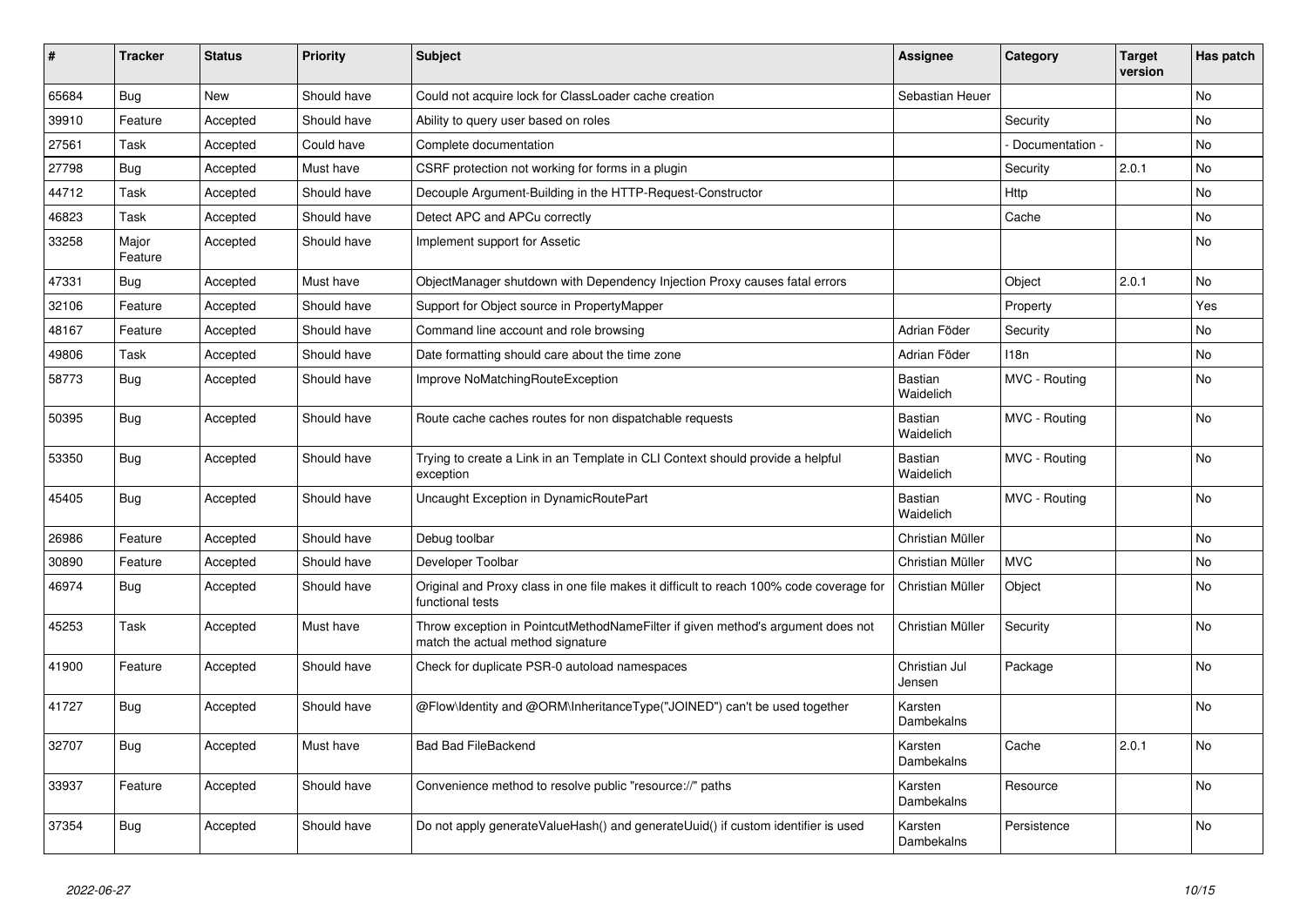| $\#$  | Tracker    | <b>Status</b> | <b>Priority</b> | <b>Subject</b>                                                                            | <b>Assignee</b>       | Category        | <b>Target</b><br>version | Has patch |
|-------|------------|---------------|-----------------|-------------------------------------------------------------------------------------------|-----------------------|-----------------|--------------------------|-----------|
| 40802 | Bug        | Accepted      | Should have     | Documentation mistake (authentication)                                                    | Karsten<br>Dambekalns | Documentation - | 1.1.1                    | <b>No</b> |
| 33024 | <b>Bug</b> | Accepted      | Must have       | Exception when validating a float in a Model with the Number validator                    | Karsten<br>Dambekalns | 118n            |                          | No        |
| 43192 | Bug        | Accepted      | Should have     | findByIdentifier() for non-persisted objects not working for custom identifier properties | Karsten<br>Dambekalns | Persistence     |                          | No        |
| 32574 | Bug        | Accepted      | Should have     | FLOW3 enters fork bombs when using cgi-fcgi vs cli                                        | Karsten<br>Dambekalns | Core            |                          | No        |
| 36840 | Task       | Accepted      | Should have     | Improve exception for wrong locales                                                       | Karsten<br>Dambekalns | 118n            |                          | No.       |
| 37372 | Feature    | Accepted      | Should have     | Inheritance in ORM should be configured automatically                                     | Karsten<br>Dambekalns | Persistence     |                          | No        |
| 32425 | Bug        | Accepted      | Must have       | IpAddressRange methods not completly implemented                                          | Karsten<br>Dambekalns | Security        |                          | Yes       |
| 44375 | Task       | Accepted      | Should have     | Make all persistence reads go through repositories                                        | Karsten<br>Dambekalns | Persistence     |                          | <b>No</b> |
| 36715 | Feature    | Accepted      | Should have     | Make simultaneous use of multiple persistence backends possible                           | Karsten<br>Dambekalns | Persistence     |                          | <b>No</b> |
| 41029 | Bug        | Accepted      | Should have     | Method security is also evaluating abstract classes                                       | Karsten<br>Dambekalns | Security        |                          | No        |
| 39609 | Feature    | Accepted      | Should have     | <b>Migration Version</b>                                                                  | Karsten<br>Dambekalns | Migrations -    |                          | No        |
| 43190 | Bug        | Accepted      | Should have     | Misleading exception message for incompatible database structure                          | Karsten<br>Dambekalns | Persistence     | 2.0.1                    | <b>No</b> |
| 38004 | Bug        | Accepted      | Should have     | Missing CheatSheet folder for Getting Started manual                                      | Karsten<br>Dambekalns | Documentation - | 1.1.1                    | No        |
| 40555 | Feature    | Accepted      | Must have       | Missing command arguments parameter in Core\Booting\Scripts::executeCommand()             | Karsten<br>Dambekalns | Core            |                          | Yes       |
| 44396 | Task       | Accepted      | Should have     | Move Doctrine ORM integration onto own namespace                                          | Karsten<br>Dambekalns | Persistence     |                          | No        |
| 13559 | <b>Bug</b> | Accepted      | Should have     | ObjectSerializer failes with persistent objects within arrays                             | Karsten<br>Dambekalns | Persistence     |                          | No        |
| 34879 | Bug        | Accepted      | Must have       | Proxied object is not update()able                                                        | Karsten<br>Dambekalns | Persistence     |                          | No        |
| 39253 | Feature    | Accepted      | Should have     | Remove mirroring mode option and code                                                     | Karsten<br>Dambekalns | Resource        |                          | No        |
| 44314 | Task       | Accepted      | Must have       | slightly file permissions for /Configuration/* and /Data/Persistent/EncryptionKey         | Karsten<br>Dambekalns | Security        |                          | No        |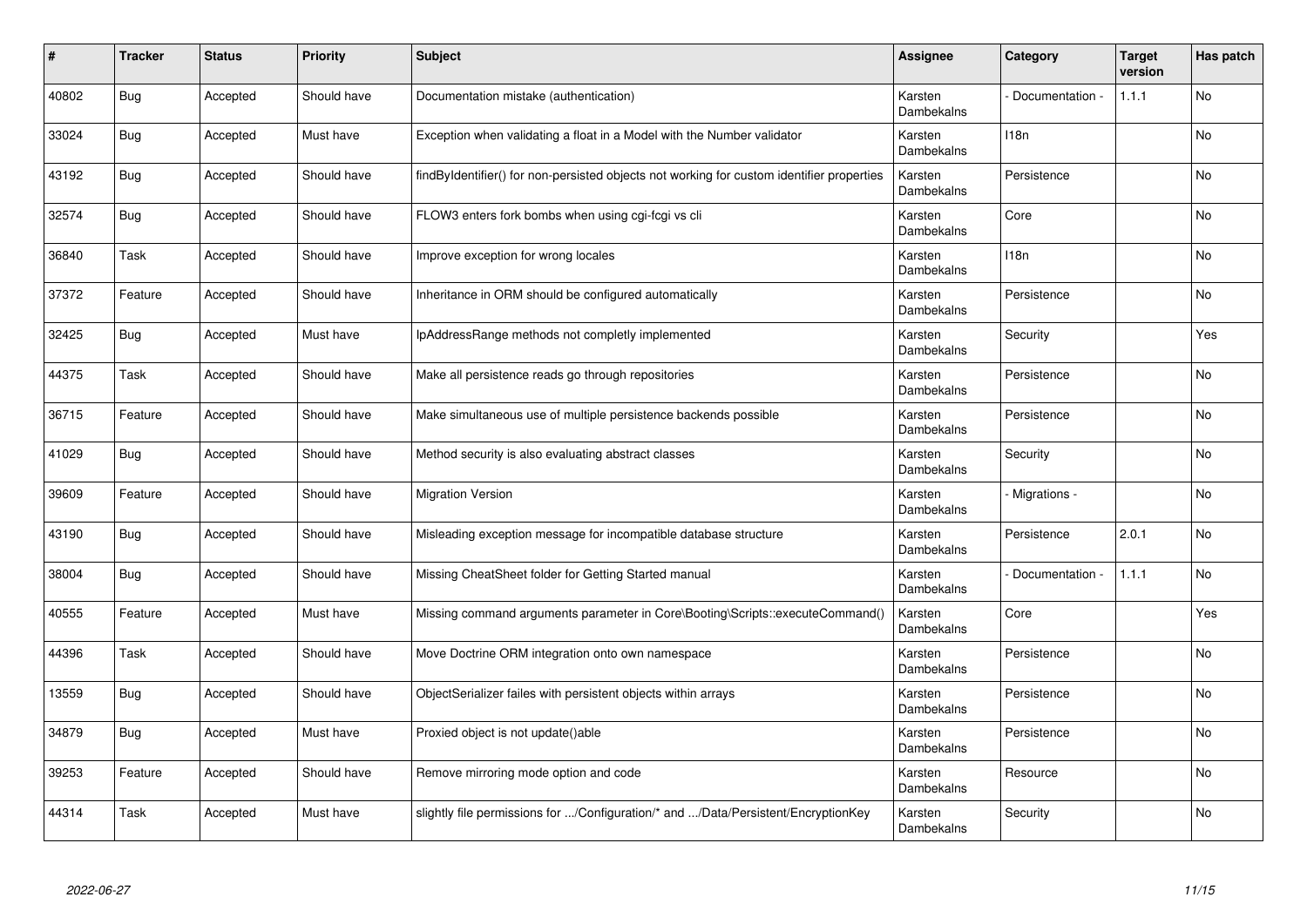| #     | <b>Tracker</b> | <b>Status</b>     | <b>Priority</b> | <b>Subject</b>                                                                              | <b>Assignee</b>       | Category          | <b>Target</b><br>version | Has patch |
|-------|----------------|-------------------|-----------------|---------------------------------------------------------------------------------------------|-----------------------|-------------------|--------------------------|-----------|
| 39699 | Bug            | Accepted          | Should have     | SQL DDL for TYPO3\FLOW3\Cache\Backend\PdoBackend                                            | Karsten<br>Dambekalns | Cache             |                          | No        |
| 26765 | Feature        | Accepted          | Should have     | Support class schema features for every reflected class                                     | Karsten<br>Dambekalns | Reflection        |                          | No        |
| 4146  | Feature        | Accepted          | Should have     | Support typed parameters for validation                                                     | Karsten<br>Dambekalns | Validation        |                          |           |
| 32873 | Bug            | Accepted          | Must have       | Value changes for logged in account are not persisted due to session serialization          | Karsten<br>Dambekalns |                   |                          | No        |
| 37212 | Feature        | Accepted          | Must have       | Edge Side Includes (ESI)                                                                    | Robert Lemke          | Http              |                          | <b>No</b> |
| 3306  | Feature        | Accepted          | Should have     | Flush routes cache automatically on class file modifications                                | Robert Lemke          | <b>MVC</b>        |                          |           |
| 6712  | Feature        | Accepted          | Should have     | Implement mixin support                                                                     | Robert Lemke          | <b>AOP</b>        |                          |           |
| 47859 | Task           | Accepted          | Should have     | Logging: Do not log all decisions in \TYPO3\Flow\Security\Aspect\LoggingAspect              | Robert Lemke          | Security          |                          | No        |
| 34674 | Feature        | Accepted          | Should have     | NotFoundView is not injected in ActionController                                            | Robert Lemke          | <b>MVC</b>        |                          | No        |
| 36800 | Task           | Accepted          | Should have     | Streamline Resource object API                                                              | Robert Lemke          | Resource          |                          | No        |
| 3588  | Feature        | Accepted          | Should have     | Support value objects in the Object Factory                                                 | Robert Lemke          | Object            |                          |           |
| 3305  | Feature        | Accepted          | Must have       | Unmodified objects retrieved from a repository should not be validated in the<br>controller | Robert Lemke          | <b>MVC</b>        |                          | No        |
| 38038 | Task           | Accepted          | Should have     | Proofread FLOW3 manual                                                                      | Ryan J. Peterson      | - Documentation - |                          | No        |
| 28319 | <b>Bug</b>     | Needs<br>Feedback | Should have     | Access denied will be logged at the wrong location in nested calls                          |                       | Security          |                          | No        |
| 40418 | Feature        | Needs<br>Feedback | Could have      | Add an option to flow3:cache:flush thats keeps user sessions active                         |                       | Session           |                          | No        |
| 27379 | Bug            | Needs<br>Feedback | Must have       | add check to clear the database at tearDown in testing                                      |                       |                   |                          | No        |
| 43082 | Feature        | Needs<br>Feedback | Should have     | Add CLI support for scaffolding models, views, controller                                   |                       |                   |                          | No        |
| 41414 | Task           | Needs<br>Feedback | Should have     | Check packageKey naming / file structure below Packages/Vendor                              |                       | Package           |                          | No        |
| 47236 | Bug            | Needs<br>Feedback | Should have     | Error at offset 6279 of 6338                                                                |                       |                   |                          | No        |
| 41533 | <b>Bug</b>     | Needs<br>Feedback | Should have     | Ignored object-validation in editAction when redirecting back from updateAction             |                       |                   |                          | No        |
| 9861  | Feature        | Needs<br>Feedback | Should have     | Leave logging up and running as long as possible                                            |                       | Log               |                          | No        |
| 48296 | Task           | Needs<br>Feedback | Should have     | Missing method in ExceptionHandlerInterface                                                 |                       |                   |                          | No        |
| 31484 | Feature        | Needs<br>Feedback | Could have      | possibility to modify inner workings of proxy class builder                                 |                       |                   |                          | No        |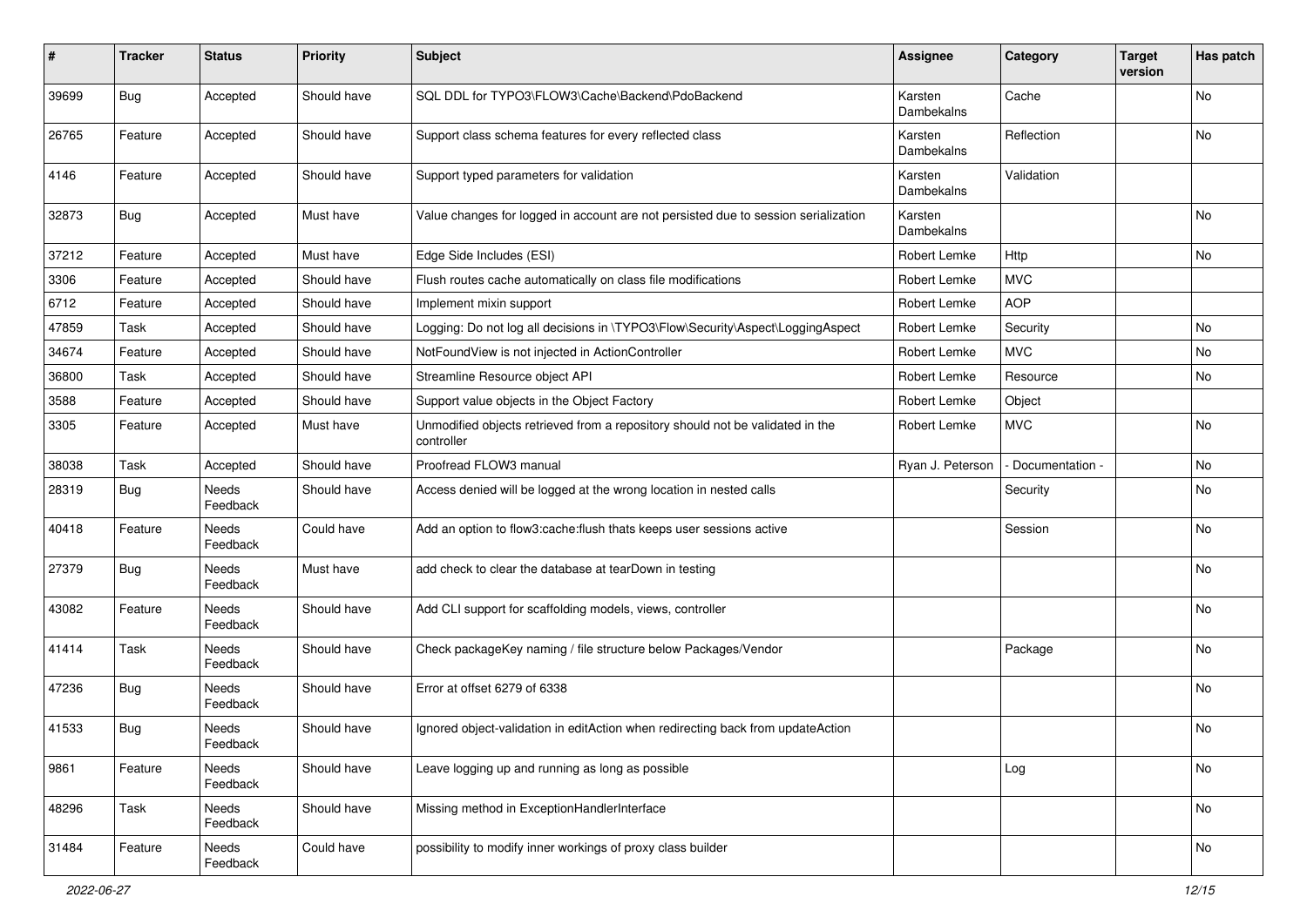| $\sharp$ | <b>Tracker</b> | <b>Status</b>            | Priority    | <b>Subject</b>                                                                                                               | <b>Assignee</b>       | Category      | <b>Target</b><br>version | Has patch |
|----------|----------------|--------------------------|-------------|------------------------------------------------------------------------------------------------------------------------------|-----------------------|---------------|--------------------------|-----------|
| 29258    | Feature        | Needs<br>Feedback        | Should have | Provide a way to override classes by environment                                                                             |                       |               |                          | <b>No</b> |
| 2817     | Feature        | Needs<br>Feedback        | Should have | Provide safeguard for preventing multiple submits of a form                                                                  |                       | <b>MVC</b>    |                          | No        |
| 42888    | Bug            | Needs<br>Feedback        | Should have | ResourceManager chokes on non existing files                                                                                 |                       | Resource      |                          | <b>No</b> |
| 46210    | Bug            | Needs<br>Feedback        | Should have | securityContext->getParty() in the initializeObject() method of a session-Scope object<br>throws exception on second request |                       | Session       |                          | No        |
| 38216    | <b>Bug</b>     | <b>Needs</b><br>Feedback | Should have | Static method calls in reflected classes refer to Original class                                                             |                       |               |                          | <b>No</b> |
| 11039    | Bug            | Needs<br>Feedback        | Must have   | Static object container injects properties to result of factory object                                                       |                       |               |                          | No        |
| 28399    | Feature        | Needs<br>Feedback        | Should have | Validation message and code should be configurable for bundled validators                                                    |                       | Validation    |                          | <b>No</b> |
| 45851    | Feature        | Needs<br>Feedback        | Could have  | Allow referencing environment variables in Settings yaml                                                                     | Adrian Föder          |               |                          | No        |
| 47339    | Feature        | <b>Needs</b><br>Feedback | Could have  | Allow RequestHandlers to get the current Request injected                                                                    | Alexander Berl        | Http          |                          | No        |
| 29387    | Feature        | Needs<br>Feedback        | Should have | A token with wrong credentials should throw an exception                                                                     | Andreas Förthner      | Security      |                          |           |
| 40824    | <b>Bug</b>     | Needs<br>Feedback        | Should have | Modified action controller methods not detected properly                                                                     | Andreas Förthner      |               |                          | <b>No</b> |
| 58494    | Bug            | Needs<br>Feedback        | Must have   | Inifinite redirects if index.php presents in URI                                                                             | Bastian<br>Waidelich  | MVC - Routing |                          | No        |
| 37302    | Bug            | <b>Needs</b><br>Feedback | Should have | NumberValidator                                                                                                              | Carsten Bleicker      | Validation    |                          | <b>No</b> |
| 34134    | Bug            | <b>Needs</b><br>Feedback | Should have | PropertyMapper throws unnecessary exception                                                                                  | Christian Müller      | Property      |                          | Yes       |
| 47858    | Bug            | Needs<br>Feedback        | Should have | Remove .htaccess from Composer Installer Essentials                                                                          | Christopher<br>Hlubek | Package       | 2.0.1                    | No        |
| 26943    | Feature        | Needs<br>Feedback        | Should have | Add i18n support to domain models                                                                                            | Karsten<br>Dambekalns | 118n          |                          | No        |
| 50080    | Bug            | Needs<br>Feedback        | Should have | Broken concept for CLI/Web separation                                                                                        | Karsten<br>Dambekalns | Core          |                          | <b>No</b> |
| 28016    | Bug            | Needs<br>Feedback        | Should have | Cascade remove of cleared ArrayCollection                                                                                    | Karsten<br>Dambekalns | Persistence   |                          | No        |
| 30933    | Feature        | Needs<br>Feedback        | Should have | Check for unique constraints on add()                                                                                        | Karsten<br>Dambekalns | Persistence   |                          | No        |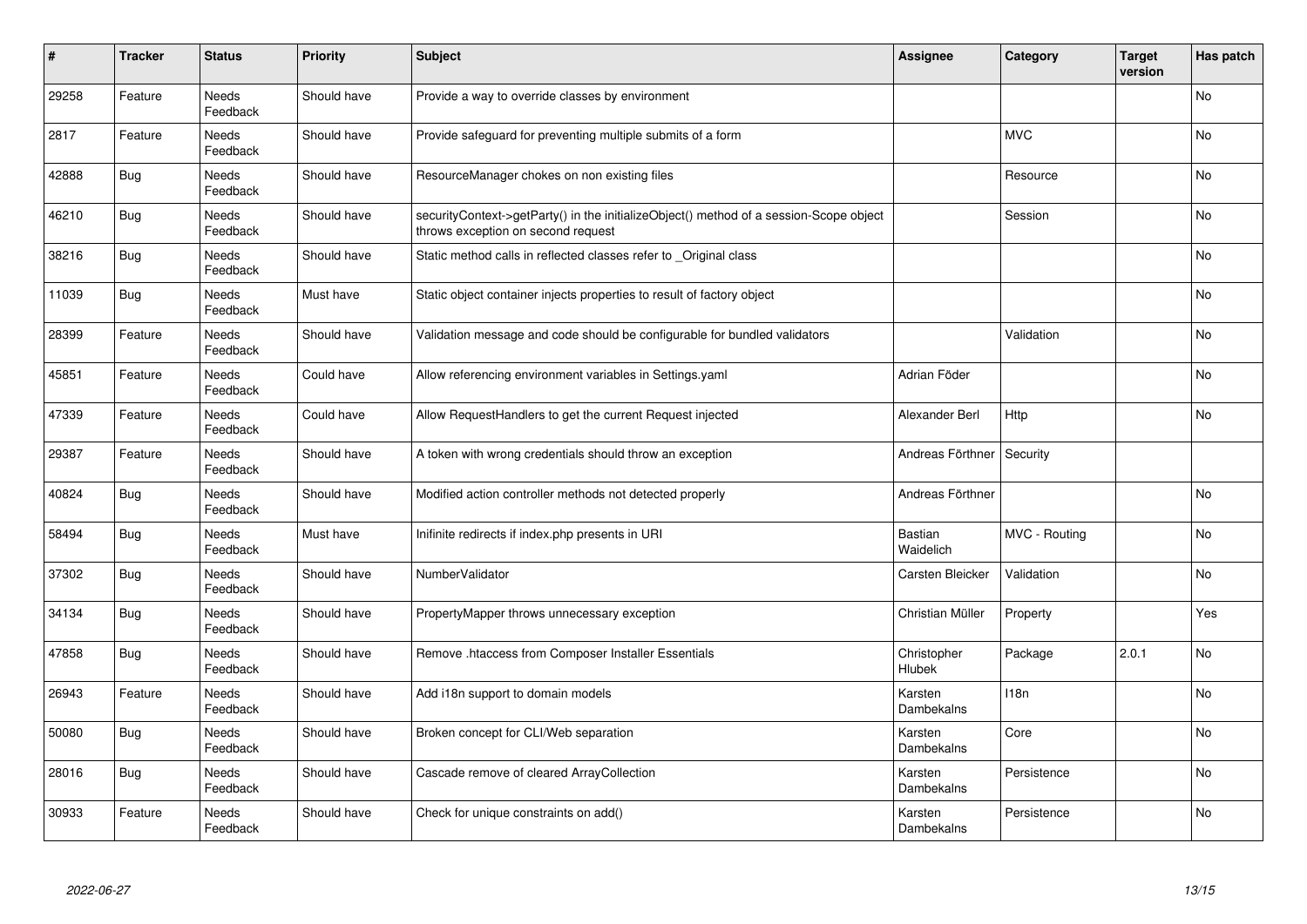| #     | <b>Tracker</b> | <b>Status</b>            | <b>Priority</b> | <b>Subject</b>                                                                                               | <b>Assignee</b>              | Category         | Target<br>version | Has patch |
|-------|----------------|--------------------------|-----------------|--------------------------------------------------------------------------------------------------------------|------------------------------|------------------|-------------------|-----------|
| 40410 | Bug            | <b>Needs</b><br>Feedback | Should have     | Exception when using Apc, Memcached of Redis cache backend for reflection status<br>and object configuration | Karsten<br><b>Dambekalns</b> | Cache            |                   | <b>No</b> |
| 32607 | Feature        | Needs<br>Feedback        | Should have     | Export localized strings for JS consumption                                                                  | Karsten<br>Dambekalns        | 118 <sub>n</sub> |                   | No        |
| 27721 | Bug            | Needs<br>Feedback        | Should have     | Permissions of uploaded resources not correct                                                                | Karsten<br>Dambekalns        | Resource         |                   | No        |
| 28074 | Feature        | Needs<br>Feedback        | Should have     | Provide a shell script that installs Phoenix or FLOW3 from git                                               | Markus Bucher                |                  |                   | No.       |
| 3312  | Feature        | Needs<br>Feedback        | Should have     | Allow for easy logging by annotations                                                                        | Robert Lemke                 | Log              |                   |           |
| 44203 | <b>Bug</b>     | Needs<br>Feedback        | Should have     | Session implementation is still racy                                                                         | Robert Lemke                 | Session          | 2.0.1             | No        |
| 43930 | Task           | Needs<br>Feedback        | Should have     | Remove canRender() completely?!                                                                              | Sebastian<br>Kurfuerst       |                  |                   | No        |
| 27088 | <b>Bug</b>     | On Hold                  | Should have     | initializeObject() is called too early when reconstructing entities                                          |                              | Object           |                   | No        |
| 31339 | Task           | On Hold                  | Could have      | Search                                                                                                       |                              | Documentation -  |                   | No        |
| 37227 | <b>Bug</b>     | On Hold                  | Must have       | securityContext->getParty is not available in widget context                                                 |                              | Session          |                   | <b>No</b> |
| 6601  | Task           | On Hold                  | Could have      | Introduce a new roles definition syntax including runtime constraints                                        | Andreas Förthner             | Security         |                   |           |
| 27322 | Feature        | On Hold                  | Should have     | Add support for Appserver-in-PHP, which could result in much faster executions.                              | Christopher<br>Hlubek        |                  |                   | No        |
| 28052 | Feature        | On Hold                  | Should have     | Possibility to enable or disable accounts                                                                    | Julian Kleinhans             | Security         |                   | No        |
| 35868 | Bug            | On Hold                  | Must have       | Unstable condition in Utility\Environment                                                                    | Karsten<br><b>Dambekalns</b> | Environment      |                   | No        |
| 59442 | Bug            | <b>Under Review</b>      | Should have     | Composite primary keys including foreign entity don't work                                                   |                              | Persistence      |                   | <b>No</b> |
| 57541 | Bug            | <b>Under Review</b>      | Must have       | Content Security: operands work intrinsically differently in Rewrite and Manual check                        |                              | Security         |                   | No        |
| 56856 | Bug            | <b>Under Review</b>      | Must have       | Fix StandardView Template                                                                                    |                              |                  |                   | No        |
| 59366 | Bug            | <b>Under Review</b>      | Should have     | fix* lifecycle callbacks should not be registered for unproxied entities                                     |                              | Persistence      |                   | No        |
| 41807 | Task           | <b>Under Review</b>      | Should have     | Initialize the eventmanager in the EntityManagerInterface                                                    |                              | Persistence      |                   | No        |
| 54037 | Feature        | <b>Under Review</b>      | Should have     | JsonView accepts encoding options                                                                            |                              | <b>MVC</b>       |                   | No        |
| 60095 | Feature        | <b>Under Review</b>      | Should have     | LockManager's LockHoldingStackPage should be configurable                                                    |                              | Configuration    |                   | No        |
| 47191 | Feature        | <b>Under Review</b>      | Should have     | Make (property) Validators aware of parent class and the property they belong to                             |                              | Validation       |                   | No        |
| 56601 | <b>Bug</b>     | <b>Under Review</b>      | Must have       | PersistenceManager wrong handling of ORM\ld                                                                  |                              |                  |                   | No        |
| 47325 | <b>Bug</b>     | <b>Under Review</b>      | Should have     | ReflectionData and classSchema caches need not be freezable                                                  |                              | Reflection       | 2.0.1             | No        |
| 46073 | <b>Bug</b>     | <b>Under Review</b>      | Should have     | Scripts::executeCommand must be usable outsite of TYPO3.Flow                                                 |                              |                  |                   | No        |
| 49011 | <b>Bug</b>     | <b>Under Review</b>      | Should have     | Support executing TYPO3. Flow inside a PHAR                                                                  |                              |                  |                   | No        |